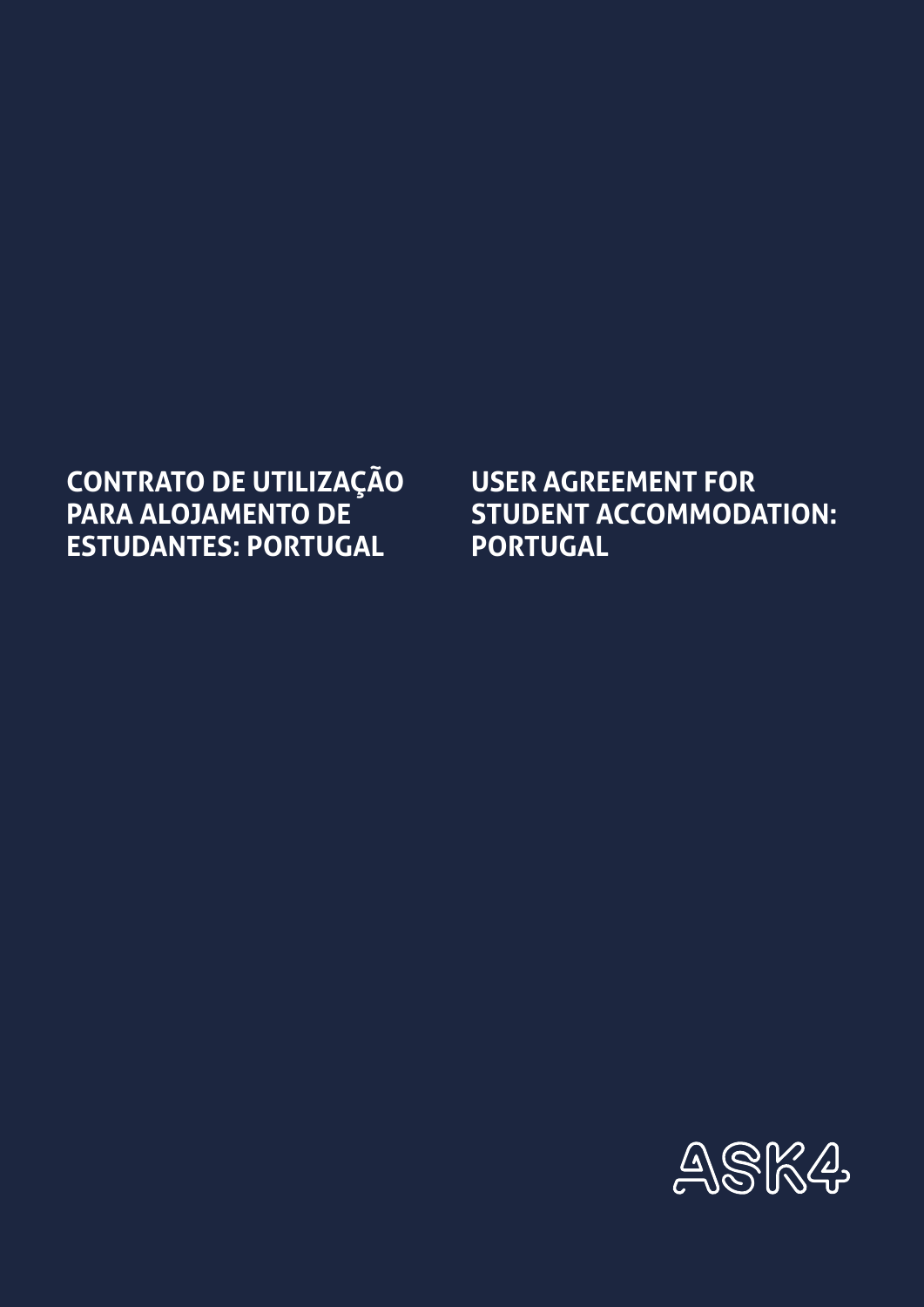## **CONTRATO DE UTILIZAÇÃO PARA ALOJAMENTO DE ESTUDANTES: PORTUGAL**

## 1.0 DEFINIÇÕES

**"Serviços Adicionais"** significa o serviço 4Backup, 4Connect, 4Voice, 4Network ou qualquer outro serviço disponibilizado pela ASK4 e subscrito pelo Cliente ou em seu nome

**"Contrato"** significa, em conjunto, os termos estabelecidos no presente documento e os termos estabelecidos na Confirmação do Serviço

**"Leis Aplicáveis"** significam quaisquer leis, normas, disposições normativas ou legislação subordinada e quaisquer decretos, despachos, regulamentos, orientações ou códigos de conduta e sentenças ou acórdãos judiciais aplicáveis, de qualquer tribunal ou autoridade competente, que criem precedente vinculativo, com as alterações, modificações, extensões, substituições, revogações, variações ou consolidações que periodicamente possam sofrer durante a vigência do presente Contrato

**"ASK4"** significa a ASK4 Portugal Limited, sociedade número10733573, com sede social em Devonshire Green House, 14 Fitzwilliam Street, Shefield, South Yorkshire, Reino Unido, S1 4JL ("Sede Social")

**"Código de Conduta"** significa o código de conduta da ASK4, disponível em https://support.ask4.com/other/ terms-of-use/

**"Dispositivo Compatível"** significa PC, portátil, tablet ou smartphone, com sistema operacional Windows, computador com sistema operacional MAC OS, tablets e smartphones com sistema operacional iOS e Android e qualquer outro dispositivo que a ASK4 venha ocasionalmente a permitir

**"Prazo de Retratação"** significa os primeiros 14 dias após a data de Confirmação do Serviço

**"Velocidade de Ligação"** significa o volume de dados passível de ser transferido de um Dispositivo Registado para ou a partir da Internet, por unidade de tempo, conforme definido na Confirmação do Serviço. Os dados transferidos incluem pacotes ou redes overhead e dados oriundos de, 4Backup, 4Connect, , 4Network e 4Voice e quaisquer outros serviços disponibilizados pela ASK4

**"Cliente"** significa a pessoa que subscreve o Serviço, conforme definido na Confirmação do Serviço

## **USER AGREEMENT FOR STUDENT ACCOMMODATION: PORTUGAL**

## 1.0 DEFINITIONS

**"Additional Services"** means any of 4Backup, 4Connect, 4Voice, 4Network or any other service offered by ASK4 and subscribed to by or on behalf of the Customer

**"Agreement"** means together the terms set out in this document and the terms set out in the Service Confirmation

**"Applicable Laws"** means any law, statute, statutory provision or subordinate legislation and any other enactment, order, regulations, guidelines or industry code and applicable judgment of a relevant court of law or decision of a tribunal or competent authority which creates binding precedent, as may be amended, modified, extended, substituted, superseded, varied, replaced or consolidated from time to time during the continuance of this Agreement

**"ASK4"** means ASK4 Portugal Limited company number 10733573 whose registered office is at Devonshire Green House, 14 Fitzwilliam Street, Sheffield, South Yorkshire, United Kingdom, S1 4JL ("Registered Office")

**"Code of Practice"** means ASK4's code of practice which can be found at https://support.ask4.com/other/ terms-of-use/

**"Compatible Device"** means Windows based PC, laptop, tablet or smart phone, Mac OS based computer, iOS and Android tablets and smart phones and any other device that ASK4 may permit from time to time

**"Cooling-off Period"** means the first 14 days after the date of the Service Confirmation

**"Connection Speed"** means the amount of data that can be transferred from a Registered Device to or from the Internet per unit time as defined in the Service Confirmation. Data transferred includes packet and network overhead and data from 4Backup, 4Connect, 4Network and 4Voice and any other services provided by ASK4

**"Customer"** means the person subscribing to the Service as defined in the Service Confirmation

**"Disruptive Device"** means a wireless access point or any other device used by the Customer in breach of the Acceptable Use Policy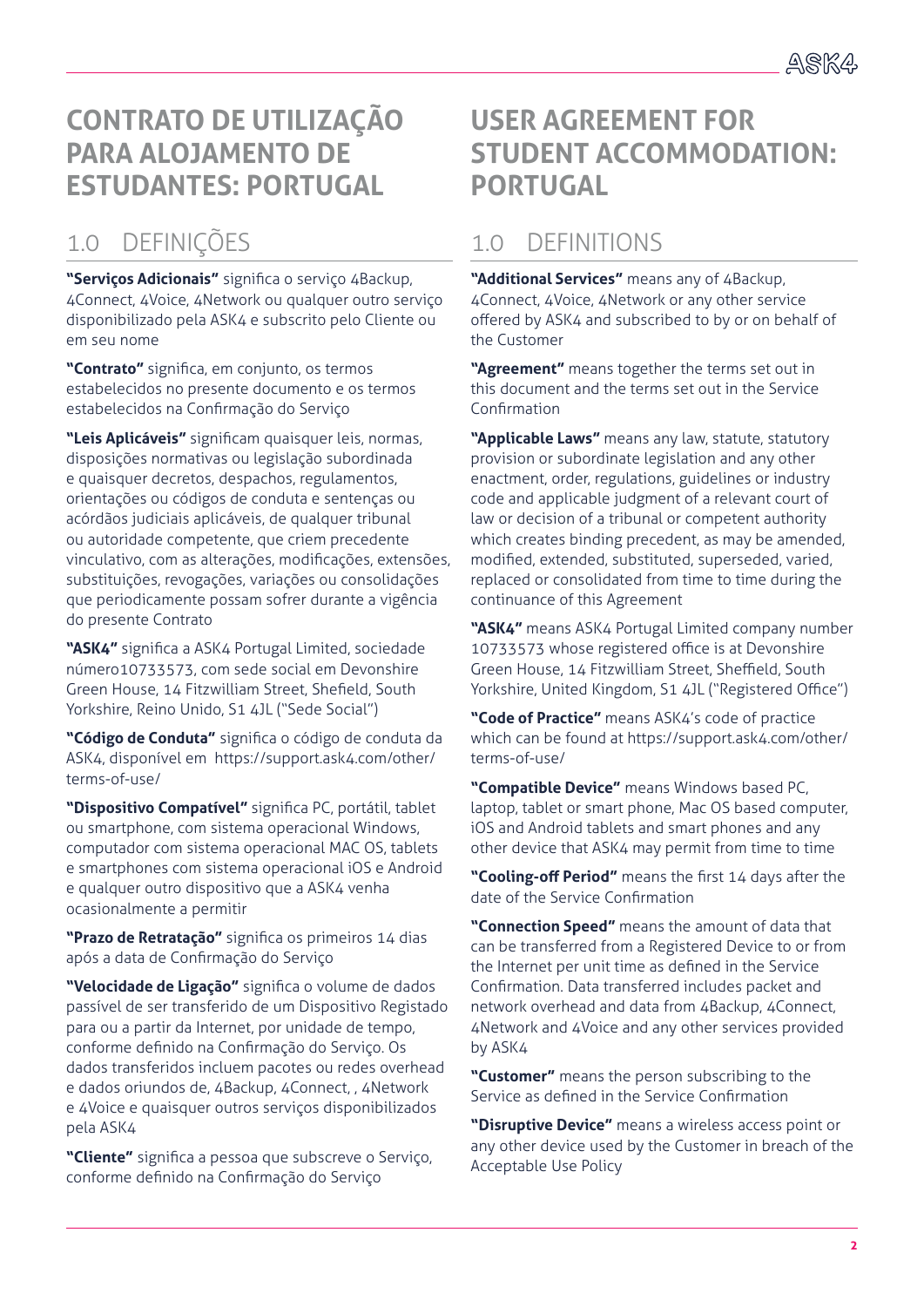**"Dispositivo Disruptivo"** significa um ponto de acesso sem fios ou qualquer outro dispositivo utilizado pelo Cliente, em violação da Política de Uso Aceitável

**"Leis de Venda à Distância"** significa a lei portuguesa aplicável Contratos Celebrados à Distância e Fora do Estabelecimento Comercial (aprovada pelo Decreto-Lei n.º 24/2014, de 14 de Fevereiro e de acordo com as alterações sucessivamente introduzidas)

 **"Pacote Intermédio de Verão"** significa qualquer Serviço disponibilizado pela ASK4 por um período fixo superior a 14 dias e inferior a 30 dias

**"Internet"** significa a rede de dados global que inclui redes interligadas que utilizam o protocolo IP

**"ISPA"** significa a Internet Services Providers' Association

**"ISPA CoP"** significa o código de conduta dos membros da ISPA

 **"LAN"** significa a rede local na Residência

**"Endereço MAC"** significa endereço de controlo de acesso a media

**"MyAccount"** significa o website disponibilizado pela ASK4, através do qual os Clientes podem controlar as suas contas

**"Rede"** significa a rede física instalada na Residência, incluindo cabos de rede e todo o equipamento de comutação e transmissão conectado aos cabos

**"Proprietário"** significa o proprietário, o gestor e/ou o concessionário da Residência

 **"Dispositivo Fornecido pelo Proprietário"** significa um Dispositivo Compatível fornecido pelo Proprietário, para uso do Cliente em conexão com a 4Network

**"Dispositivo(s) Registado(s)"** significa o Endereço MAC de um interface de rede num Dispositivo Compatível em nome do Cliente registado (de acordo com que o for, periodicamente, determinado pela ASK4), para receber o Serviço e/ou um Serviço Adicional. De forma a evitar qualquer dúvida, caso o Cliente registe múltiplos Endereços MAC num único dispositivo (por exemplo interface de Endereços MAC com e sem fios), cada um dos Endereços MAC deverá ser contabilizado como um único Dispositivo Registado, para efeitos de verificação dos limites aplicáveis aos mesmos, ao abrigo do presente Contrato.

**"Residência"** significa a residência de estudantes ou outro edifício no qual o Cliente recebe o Serviço

**"Serviço"** significa o fornecimento de acesso à Internet conforme descrito na cláusula 3.1.1

**"Distance Selling Regulations"** means the Portuguese Law on the Distance and Off-Premises Contracts (approved by the Decree-Law no. 24/2014 of 14 of February as amended from time to time)

**"Intermediate Summer Package"** means any Service offered by ASK4 for a fixed period of more than 14 days and less than 30 days

**"Internet"** means the global data network comprising interconnected networks using the IP protocol

**"ISPA"** means Internet Services Providers' Association

**"ISPA CoP"** means the code of practice for members of ISPA

**"LAN"** means the Local Area Network in the Residence

**"MAC Address"** means Media Access Control Address

**"MyAccount"** means the website provided by ASK4 through which Customers can control their account

**"Network"** means the physical network installed in the Residence comprising the network cabling and all switching and transmission equipment connected to the cabling

**"Owner"** means the owner, the manager and/or operator of the Residence

**"Owner Supplied Device"** means a Compatible Device provided by the Owner for use by the Customer in connection with 4Network

**"Registered Device(s)"** means the MAC Address of a network interface on a Compatible Device in the name of the Customer registered (in a manner as ASK4 shall from time to time determine) to receive the Service and/or an Additional Service. For the avoidance of doubt if multiple MAC Addresses are associated with a single device (for example both the wired and wireless interface MAC Addresses) are registered by the Customer then each such MAC Address shall count as a Registered Device and count toward any limit for such pursuant to the terms of this Agreement

**"Residence"** means the student hall of residence or other building in which the Customer receives the Service

**"Service"** means the supply of Internet access as described in clause 3.1.1

**"Service Fee"** means the fee or fees payable by the Customer as defined in the Service Confirmation

**"Service Confirmation"** means details of the Service and/or any Additional Service to be provided to the Customer by ASK4 as part of the online sign up process or by an email from ASK4 to the Customer or by other equivalent means confirming details of the Service Order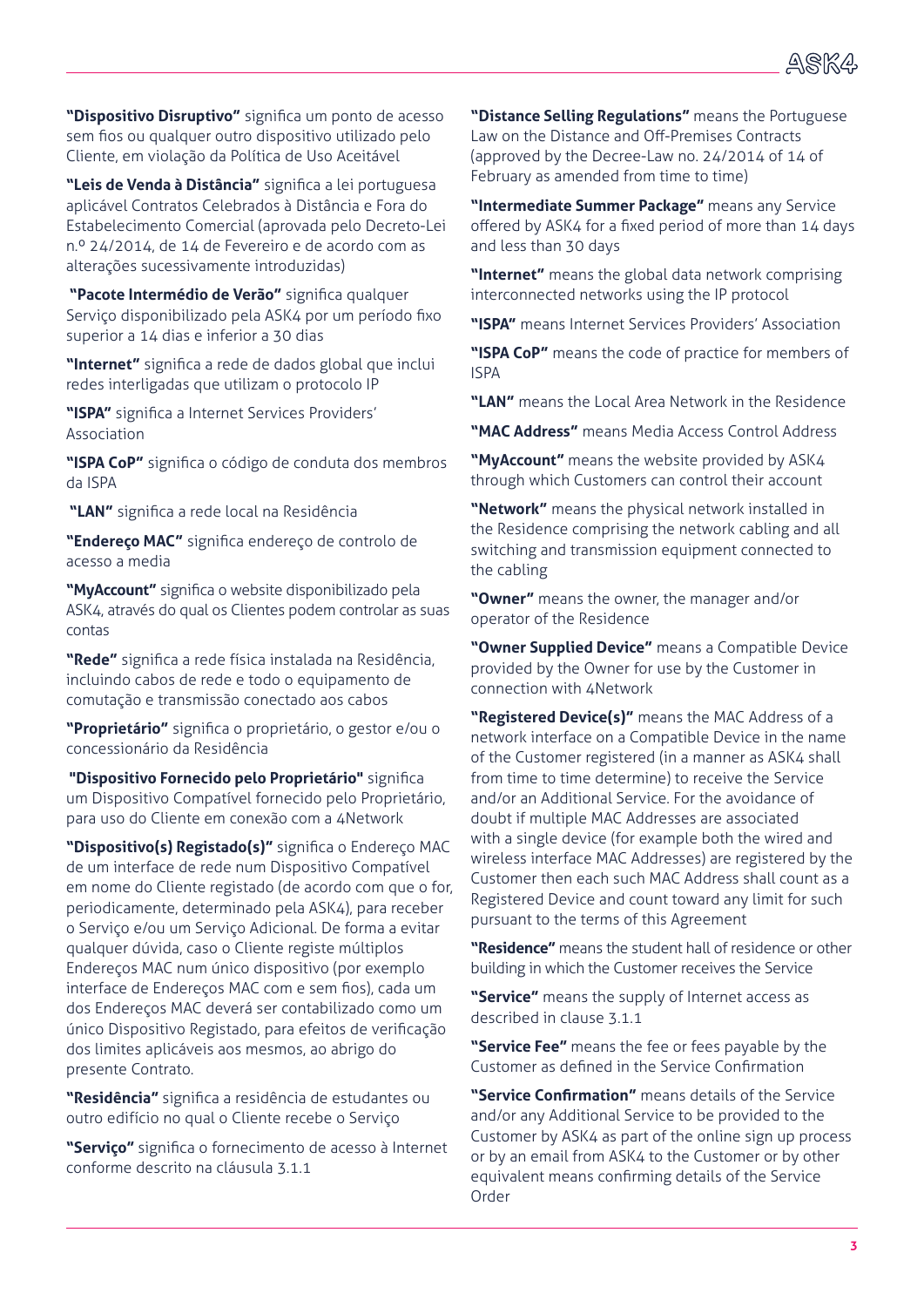

**"Taxa de Serviço"** significa a taxa ou taxas devidas pelo Cliente, conforme definido na Confirmação do Serviço

**"Confirmação do Serviço"** significa os detalhes do Serviço e/ou qualquer Serviço Adicional a ser disponibilizado ao Cliente pela ASK4, como parte do processo de inscrição online ou por e-mail da ASK4 para o Cliente ou por quaisquer outros meios equivalentes que confirmem detalhes da Solicitação do Serviço

**"Solicitação do Serviço"** significa a solicitação à ASK4 por parte do Cliente, ou em seu nome, para fornecer o Serviço e/ou qualquer Serviço Adicional, nos termos do presente Contrato

**"Pacote de Serviço de Curta-Duração"** significa qualquer Serviço disponibilizado pela ASK4 por um período fixo inferior ou igual a 14 dias

**"Horário de Suporte"** significa 24 horas por dia, com a excepção do Dia de Natal e do Dia de Ano Novo

**"Número de Telefone de Suporte"** significa o número +351 308 804 775 ou qualquer(isquer) outro(s) número(s) que venha(m) a ser ocasionalmente disponibilizado(s)

**"Endereço de Email de Suporte"** significa suporte@ ask4.com ou qualquer(isquer) outro(s) endereço(s) de email que venha(m) a ser ocasionalmente disponibilizado(s).

**"Endereço do Período Letivo"** significa o endereço do Cliente na Residência

**"Data de Cessação"** significa: a) a data na qual o direito de utilização do Serviço pelo Cliente termina, tal como indicado na Confirmação do Serviço, ou b) no caso de tal não ter sido indicado na Confirmação do Serviço: (i) a data na qual o direito de ocupação da Residência termina, nos termos do respetivo arrendamento ou autorização de ocupação, (ii) quando o Cliente deixe de ocupar a Residência, ou (iii) no dia 31 de Agosto subsequente à data de Confirmação do Serviço, consoante o facto que primeiro ocorrer.

**"VOIP"** significa a transmissão bidirecional de comunicações orais através da Internet

 **"Ligação Com Fios"** significa uma ligação proporcionada através de uma porta Ethernet com fios

**"4Backup"** significa o serviço de cópia de segurança de dados na rede disponibilizado pela ASK4 (caso se encontre disponível)

**"4Connect**" significa o serviço disponibilizado pela ASK4 que permite ao Cliente aumentar o número de Dispositivos Registados (caso se encontre disponível)

**"Service Order"** means the instruction to ASK4 from or on behalf of the Customer to supply the Service and/or any Additional Service in accordance with this Agreement

**"Short Term Service Package"** means any Service offered by ASK4 for a fixed period of 14 days or less

**"Support Hours"** means 24 hours per day with the exception of Christmas Day and New Years Day

**"Support Telephone Number"** means +351 308 804 775 or such other number(s) as may be provided from time to time

**"Support Email Address"** means suporte@ask4.com or such other email address(es) as may be provided from time to time

**"Term Time Address"** means the address of the Customer at the Residence

**"Termination Date"** means: (a) the date on which the Customer's right to use the Service comes to an end as set out the Service Confirmation or (b) if not set out in the Service Confirmation either: (i) the date on which the Customer's right to occupy the Residence under the Customer's current lease or licence to occupy ends; (ii) when the Customer ceases to occupy the Residence; or (iii) 31st August falling after the date of the Service Confirmation whichever occurs first

**"VOIP"** means the two-way transmission of spoken communications via the Internet

**"Wired Connection"** means a connection delivered over a wired Ethernet port

**"4Backup"** means the network based data backup service provided by ASK4 (where available)

**"4Connect"** means the service provided by ASK4 to allow the Customer to increase the number of Registered Devices (where available)

**"4Connect-Plus"** means the service comprising both 4Connect and 4Network (where available) and in respect of which the terms relating to both 4Connect and 4Network shall apply

**"4Network"** means the service provided by ASK4 to allow the Customer to create a personal private network to interconnect Registered Devices within the Residence (where available)

**"4Voice"** means the VOIP service provided by ASK4 (where available)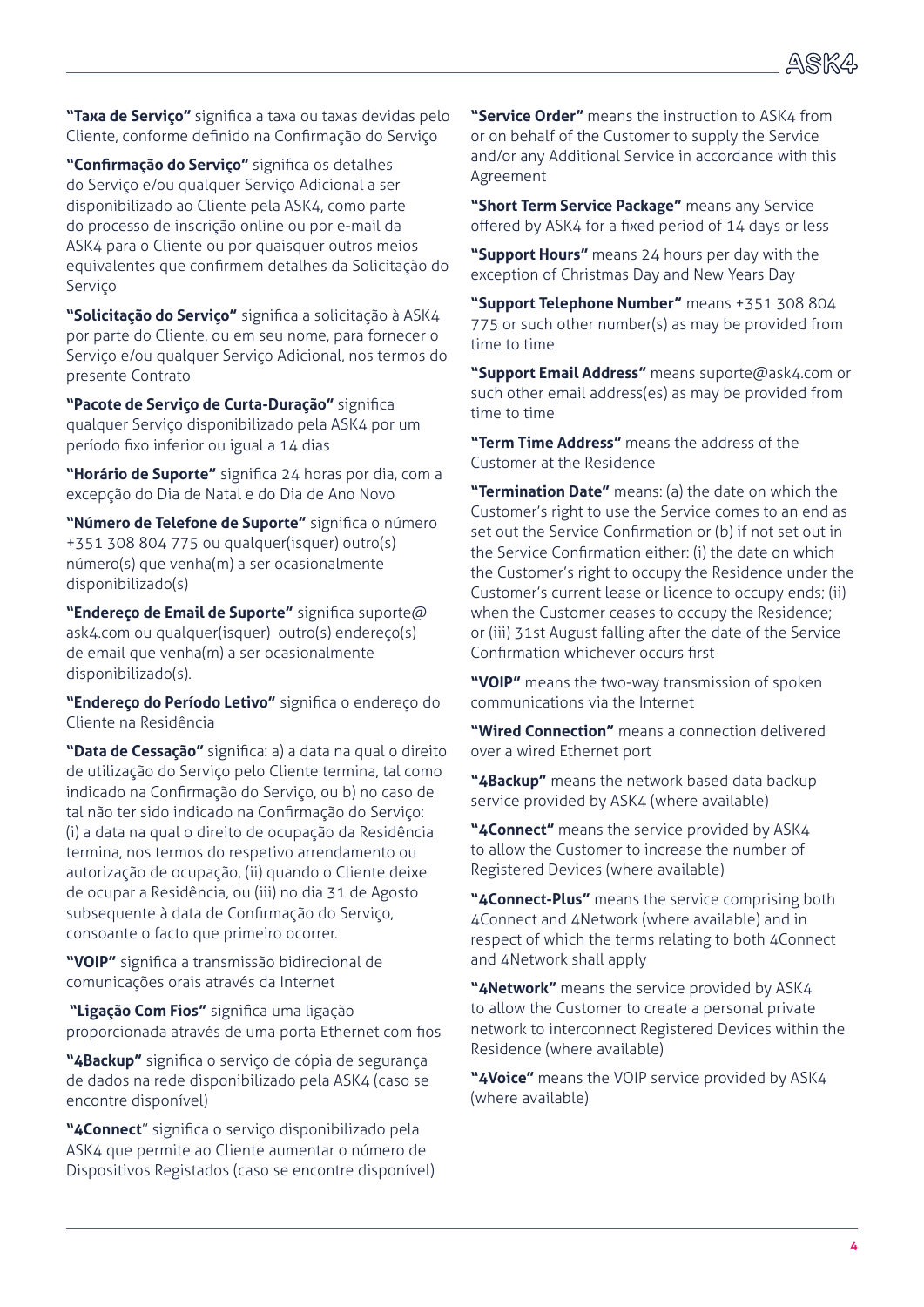**"4Connect-Plus"** significa o serviço que inclui o 4Connect e o 4Network (caso se encontre disponível) e ao qual são aplicáveis os termos quer do 4Connect, quer do 4Network

**"4Network"** significa o serviço disponibilizado pela ASK4 que permite ao Cliente criar uma rede pessoal privada para ligar os Dispositivos Registados dentro da Residência (caso se encontre disponível)

 **"4Voice"** significa o serviço VOIP disponibilizado pela ASK4 (caso se encontre disponível)

**"4Wireless"** significa uma ligação à Rede de modo a aceder ao Serviço e/ou aos Serviços Adicionais, através de banda sem fios 2.4 ou 5 GHz, por meio de um dispositivo sem fios 802.11n/ac compatível (ou qualquer outra tecnologia sucedânea que a ASK4 possa vir a introduzir)

# 2.0 INÍCIO E APLICAÇÃO

2.1 O Contrato entre a ASK4 e o Cliente tem início na data em que a Confirmação do Serviço é emitida pela ASK4 (a "Data de Início"), independentemente do modo de entrega, e vigorará, de acordo com os termos aqui estabelecidos, até à Data de Cessação. Desde já se assume que o Cliente pretende que o Serviço e/ou quaisquer Serviços Adicionais sejam prestados sem atrasos. Assim, mediante a aceitação dos presentes termos de utilização pelo Cliente, considera-se que o Cliente efetuou um pedido expresso, nos termos do número 1 do artigo 15.º das Leis de Venda à Distância, do Serviço e/ou de quaisquer Serviços Adicionais, cuja prestação deve ocorrer antes do fim do período de cancelamento (conforme estabelecido no artigo 10.º das Leis de Venda à Distância), devendo a ASK4 emitir a Confirmação do Serviço, logo que tal seja possível após a submissão da Solicitação do Serviço pelo Cliente. Na eventualidade de o Cliente não pretender subscrever o Serviço e/ou quaisquer Serviços Adicionais até ao fim do mencionado período de cancelamento, não deverá submeter a Solicitação do Serviço, devendo contactar a ASK4 através do Número de Telefone de Suporte.

2.2 O disposto no presente Contrato é aplicável, na medida da sua compatibilidade, ao Serviço objeto do mesmo. Na eventualidade de qualquer discrepância entre o disposto no presente Contrato e os termos estabelecidos na Confirmação do Serviço, prevalecerão os termos da Confirmação do Serviço.

**"4Wireless"** means a connection to the Network in order to access the Service and/or Additional Services over either the 2.4 or the 5 GHz wireless band via a 802.11n/ac compatible wireless device (or via such other successor technology as ASK4 may in its discretion introduce from time to time)

#### 2.0 COMMENCEMENT AND APPLI-CATION

- 2.1 The Agreement between ASK4 and the Customer shall commence on the date on which the Service Confirmation is issued by ASK4 (the "Commencement Date") however so delivered and shall continue on the terms set out herein until the Termination Date. It is assumed that the Customer requires the Service and/or any Additional Services to be provided without delay. Accordingly, on acceptance of these user terms by the Customer, the Customer shall be deemed to have made an express request in accordance with paragraph 1 of article 15.º of the Distance Selling Regulations for the Service and/or any Additional Services to be provided before the end of the cancellation period (as referenced in article 10.º of the Distance Selling Regulations) and ASK4 shall issue the Service Confirmation as soon as practicable after the Customer submits the Service Order. If the Customer does not wish to take the Service and/or any Additional Services until the end of the said cancellation period the Customer should not submit the Service Order and should contact ASK4 on the Support Telephone Number.
- 2.2 The terms of this Agreement apply to the extent that they are relevant to the Service the subject of this Agreement. In the event of any inconsistency between the terms set out in this document and the terms set out in the Service Confirmation the terms of the Service Confirmation shall prevail.

### 3.0 ASK4'S OBLIGATIONS

- 3.1 ASK4 shall, subject to the compliance of the Customer with his obligations under this Agreement:
- 3.1.1 supply the Service to the Customer for the currency of this Agreement. The Service shall consist of: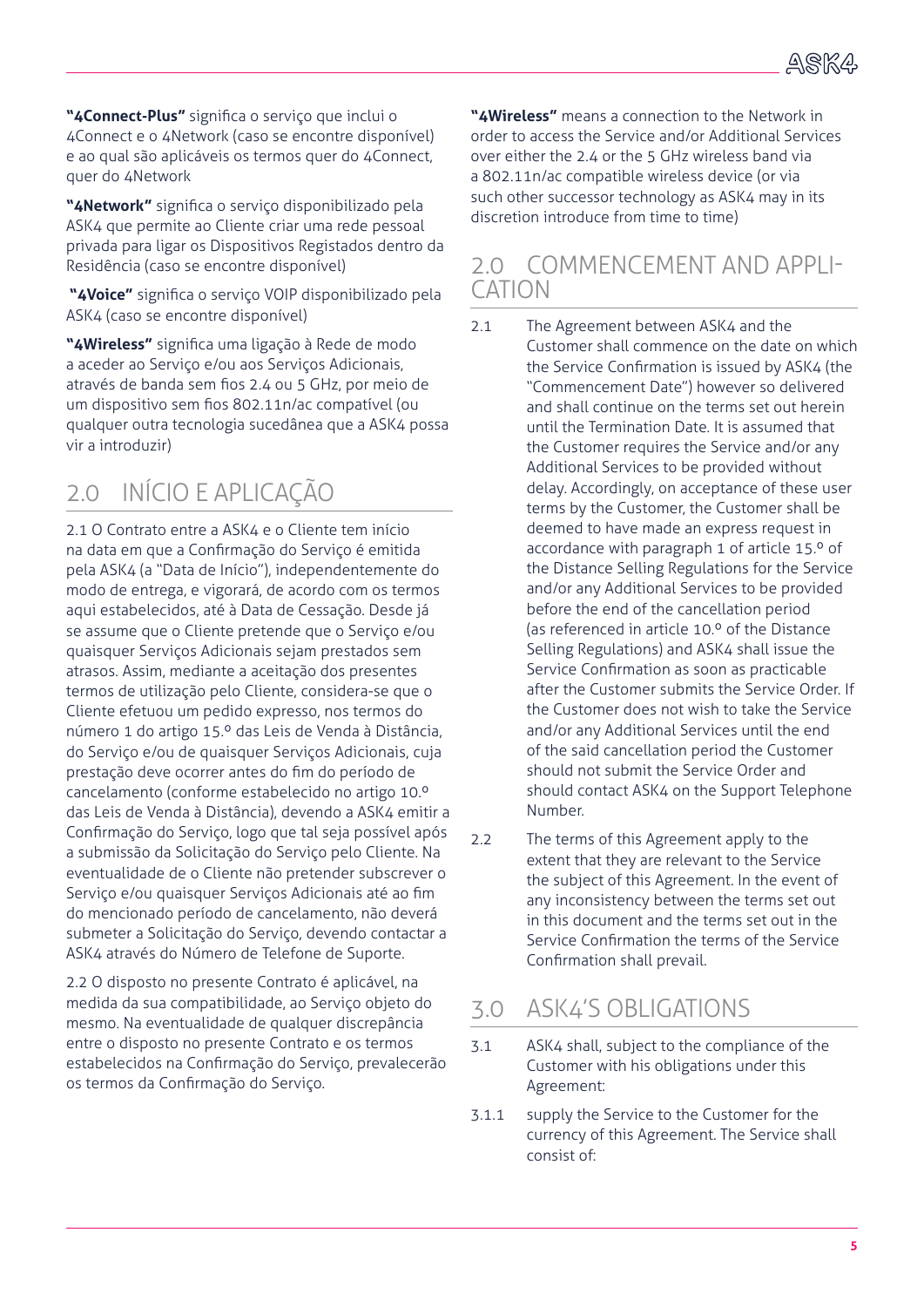

## 3.0 OBRIGAÇÕES DA ASK4

- 3.1 No pressuposto do cumprimento pelo Cliente das respetivas obrigações ao abrigo do presente Contrato, a ASK4 deve:
- 3.1.1 fornecer o Serviço ao Cliente durante a vigência do presente Contrato. O Serviço consistirá em:
	- (a) Fornecimento de Rede, de modo a permitir que o Cliente ligue os Dispositivos Registados à Internet, através de uma Ligação Com Fios e/ou de 4Wireless, conforme indicado na Confirmação do Serviço. O disposto nesta alínea não inclui outras ligações na LAN, tendo a ASK4 o direito de, sem notificação prévia e em qualquer altura, isolar qualquer parcela da LAN.
	- (b) Transferência de dados para e a partir de Dispositivos Registados, para e a partir da Internet, a uma velocidade máxima agregada equivalente à Velocidade de Ligação referida no Serviço. Sempre que o Cliente disponha de vários Dispositivos Registados e utilize os mesmos em simultâneo, a taxa máxima de transferência deverá ser partilhada por todos esses dispositivos.
	- (c) Conceder ao Cliente acesso a um ou mais servidores DNS, para efeitos de conversão de nomes de domínio da Internet em endereços IP
	- (d) Conceder ao Cliente acesso a um ou mais servidores SMTP, para efeitos de transmissão de correio eletrónico
	- (e) Conceder ao Cliente acesso aos Serviços Adicionais que o Cliente venha a subscrever ou a ter direito de receber

O número máximo de Dispositivos Registados que o Ciente tem o direito de utilizar em cada momento, durante a vigência do presente Contrato, será de dois, salvo quando exista acordo em contrário com o Proprietário, devidamente previsto na Confirmação Serviço ou ainda quando Cliente subscreva o 4Connect ou 4Connect-Plus.

- 3.1.2 fornecer quaisquer Serviços Adicionais que sejam subscritos pelo Cliente ou que este tenha direito a receber
- 3.1.3 fornecer suporte ao Cliente por referência ao Serviço e aos Serviços Adicionais, durante a vigência do presente Contrato. O suporte consiste em:
- (a) Provision of the Network to enable the Customer to connect the Registered Devices to the Internet by either a Wired Connection and/or by 4Wireless as shall be stated in the Service Confirmation. This does not include connection to others on the LAN and ASK4 have the right at any time to isolate any portion of the LAN without notification.
- (b) Transfer of data to and from the Registered Devices from and to the Internet at a maximum aggregate rate up to the Connection Speed referred to in the Service. Where the Customer has multiple Registered Devices and uses such devices simultaneously the maximum transfer rate shall be shared across all such devices.
- (c) Provide the Customer with access to a DNS server or servers for the purpose of resolving Internet domain names to IP addresses
- (d) Provide the Customer with access to an SMTP server or servers for the purpose of transmitting electronic mail
- (e) Provide the Customer with access to such of the Additional Services as the Customer may subscribe for or otherwise be entitled to receive

Provided always that unless otherwise agreed with the Owner and set out in the Service Confirmation or where the Customer subscribes to 4Connect or 4Connect-Plus the maximum number of Registered Devices that the Customer shall be entitled to use at any one time during the currency of this Agreement shall be two.

- 3.1.2 supply any Additional Services for which the Customer shall subscribe or otherwise be entitled to receive
- 3.1.3 supply support for the Service and Additional Services to the Customer for the currency of this Agreement. Support shall consist of:
	- (a) Assistance to the Customer by telephone or email or text message or by other means that ASK4 shall from time to time determine during Support Hours to enable access to the Service and Additional Services via the Registered Devices
	- (b) At ASK4's absolute discretion, attendance by support engineers to assist the Customer to access the Service and Additional Services via the Registered Devices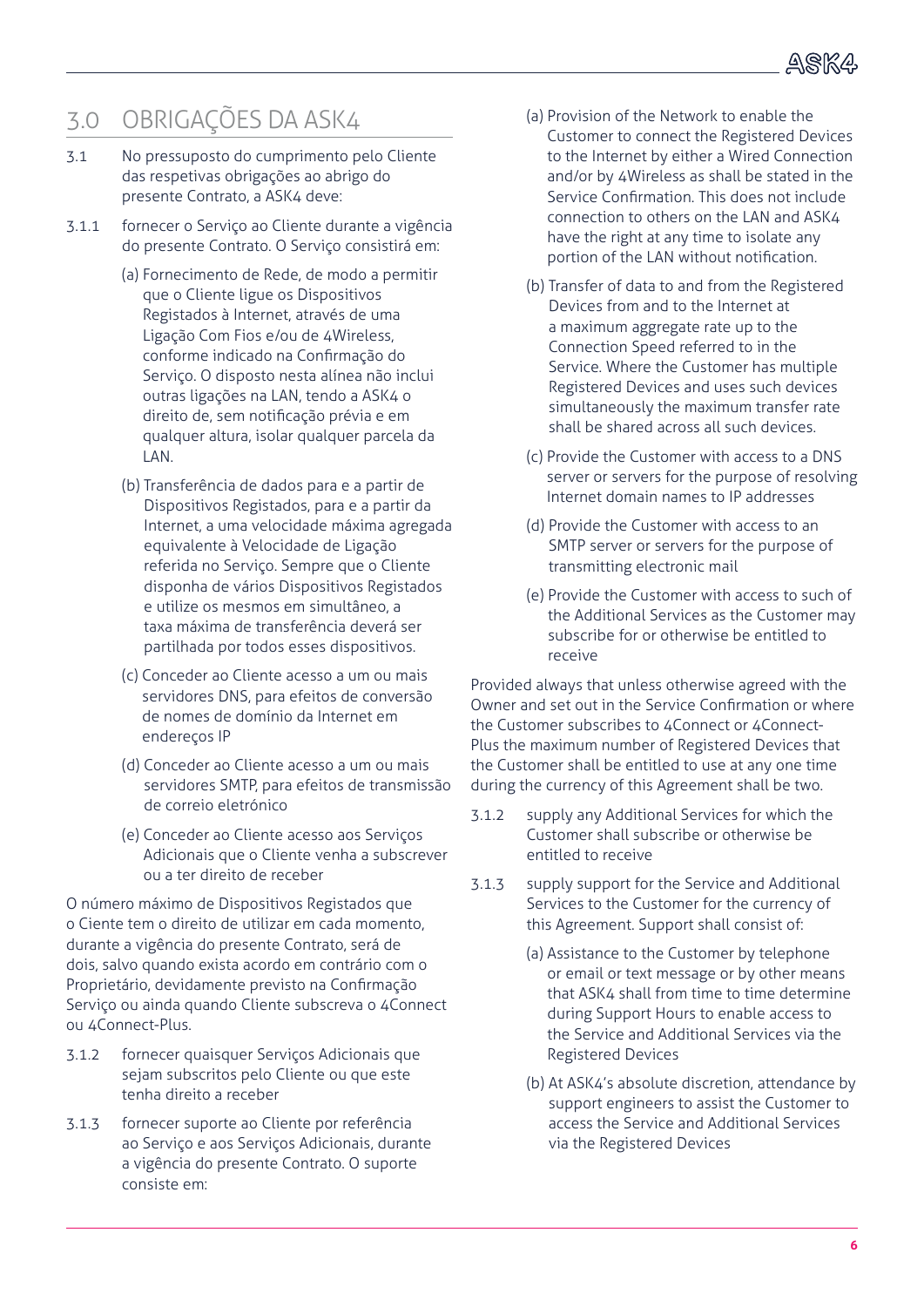- (a) Assistência prestada ao Cliente por telefone, e-mail ou mensagem de texto, ou por outros meios que a ASK4 possa ocasionalmente determinar, durante o Horário de Suporte, de modo a permitir o acesso ao Serviço e aos Serviços Adicionais, através dos Dispositivos Registados
- (b) De acordo com o critério exclusivo da ASK4, providenciar técnicos de apoio para assistir o Cliente no acesso ao Serviço e aos Serviços Adicionais, através dos Dispositivos Registados

De forma a evitar qualquer dúvida, excepto quanto ao disposto na cláusula 3.1.3, a ASK4 não disponibilizará apoio geral a qualquer Dispositivo Registado. Em particular, e sem prejuízo das considerações gerais mencionadas, a ASK4 não está obrigada a disponibilizar suporte a software instalado em qualquer Dispositivo Registado, dispositivos periféricos ligados a qualquer Dispositivo Registado, vírus, Trojan, Adware ou outras infecções de software malicioso ou qualquer falha resultante da utilização de qualquer Dispositivo Registado.

- 3.1.4 A seu exclusivo critério, decidir disponibilizar, ocasionalmente, suporte adicional para além das suas obrigações contratuais. O facto de o disponibilizar numa determinada ocasião, não obriga a ASK4 a tal em qualquer futura ocasião, nem será considerada como fonte de qualquer obrigação de solucionar uma determinada falha, avaria ou deficiência relativa a qualquer Dispositivo Registado.
- 3.1.5 Tomar todas as medidas razoáveis para manter a segurança dos dados conservados relativos ao Cliente, independente da forma de armazenamento, na condição de a ASK4 poder utilizar ou partilhar tais dados nos termos aqui estabelecidos, e sempre que o Cliente tenha prestado consentimento para tal.
- 3.2 Relativamente a qualquer Pacote de Serviço de Curta-Duração, o presente Contrato será considerado totalmente cumprido pela ASK4, a partir do momento em que a ASK4 permita que o Cliente ligue os Dispositivos Registados à Internet, através da Ligação Com Fios e/ou de 4Wireless, conforme indicado na Confirmação do Serviço. A prestação de suporte por parte da ASK4 após o referido período, será de acordo com a sua total discricionariedade, não constituindo qualquer direito do Cliente ao abrigo do Contrato

For the avoidance of doubt save as provided for in clause 3.1.3 ASK4 shall not provide general support for any Registered Device. In particular and without prejudice to the generality thereof ASK4 shall not be obliged to provide support for software installed on any Registered Device, peripheral devices connected to any Registered Device, virus, Trojan, Adware or other malicious software infection or any fault arising out of use of any Registered Device.

- 3.1.4 at its sole discretion choose to provide additional support from time to time over and above its contractual obligations. Undertaking to do so in a particular instance shall not oblige ASK4 to do so on any future occasion or be deemed to create any undertaking to remedy a particular fault, defect or impairment with any Registered Device
- 3.1.5 take all reasonable measures to keep secure the data held relating to the Customer however stored subject to the right of ASK4 to use or share such data as herein provided and where the Customer has given consent thereto
- 3.2 In respect of any Short Term Service Package this Agreement shall be deemed to be fully performed by ASK4 from such time as ASK4 enables the Customer to connect the Registered Devices to the Internet by either a Wired Connection and/or by 4Wireless as shall be stated in the Service Confirmation. Any support provided by ASK4 after such time shall be in its absolute discretion and shall form no part of the Customer's contractual entitlement

#### 4.0 CUSTOMERS OBLIGATIONS

- 4.1 The Customer shall:
- 4.1.1 pay to ASK4 the Service Fee as a precondition of receiving the Service and any Additional Services
- 4.1.2 maintain a valid email address and send to ASK4 details of such valid email address and notify Ask4 of any changes of email address by emailing suporte@ask4.com or by updating the email address via MyAccount
- 4.1.3 ensure that all Registered Devices meet or exceed the minimum specification as set out below whilst connected to the Network:
	- (a) Have a fully licensed virus scanner and firewall configured to update virus definitions at least as regularly as recommended by the manufacturer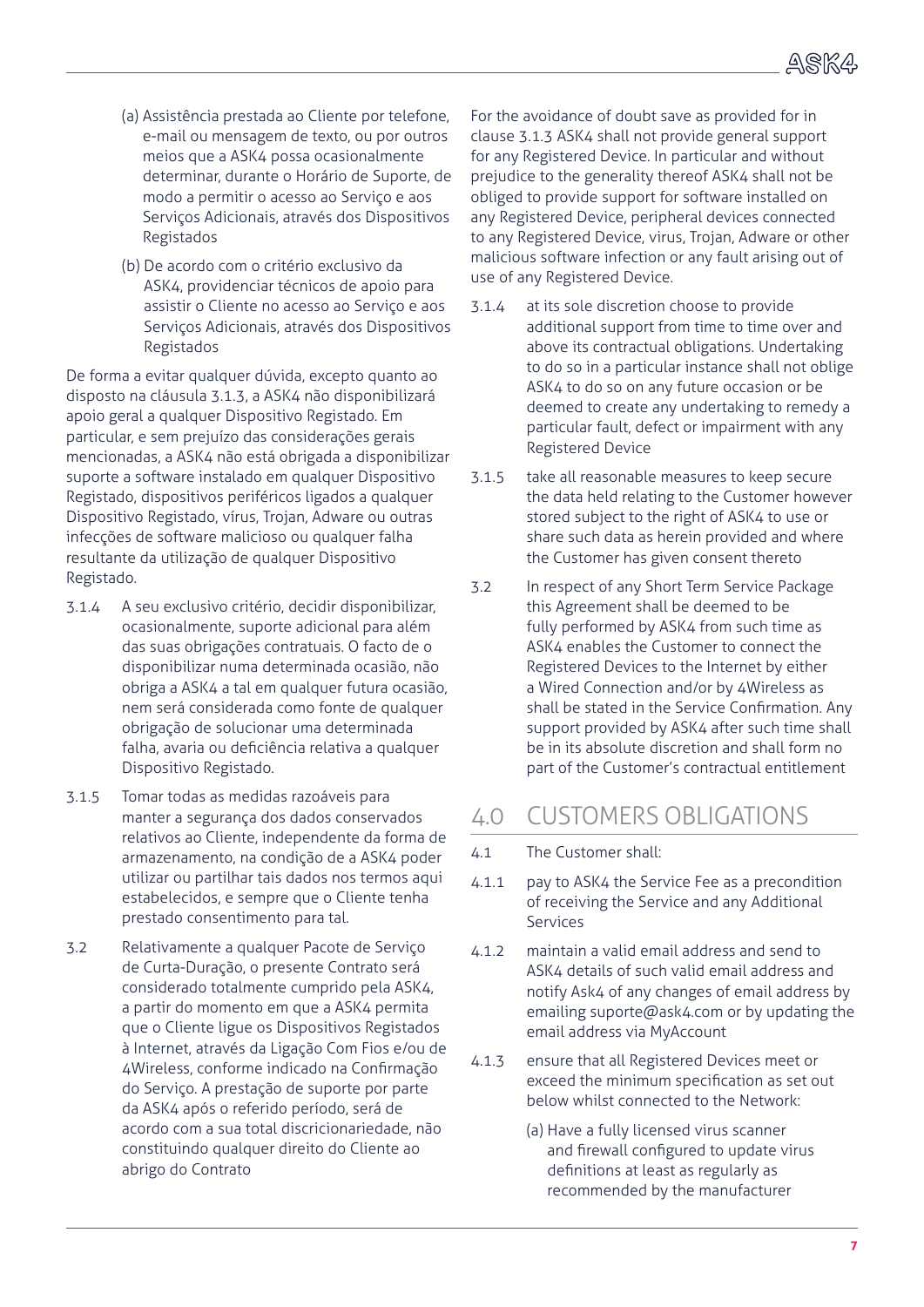

## 4.0 OBRIGAÇÕES DO CLIENTE

#### 4.1. O Cliente deve:

- 4.1.1 pagar à ASK4 a Taxa de Serviço, como condição prévia do recebimento do Serviço e de quaisquer Serviços Adicionais
- 4.1.2 manter um endereço de e-mail válido e enviar à ASK4 informações detalhadas acerca do referido endereço de e-mail, bem como notificar a ASK4 sobre quaisquer alterações ao mesmo, enviando um e-mail para suporte@ ask4.com, ou através da atualização do endereço de e-mail utilizando o MyAccount
- 4.1.3 assegurar que todos os Dispositivos Registados reúnem ou excedem a especificação mínima durante a ligação à Rede, nos termos que se seguem:
	- (a) Dispor de um verificador de vírus integralmente licenciado e de uma firewall configurada para atualizar as definições de vírus, de forma, pelo menos, tão regular quanto o recomendado pelo fabricante;
	- (b) De forma a aceder ao serviço 4Wireless, dispor de um adaptador de rede 802.11n/ ac, em plena conformidade com os padrões e devidamente configurado de acordo com as instruções da ASK4
- 4.1.4 não utilizar o Serviço e os Serviços Adicionais como um negócio, ou para qualquer objetivo comercial
- 4.1.5 não interferir, modificar, ou manipular a Rede de qualquer forma.
- 4.1.6 não utilizar a Rede, ou permitir que outros utilizem a Rede, para outro propósito que não o de receber o Serviço e os Serviços Adicionais.
- 4.1.7 não compartilhar ou tentar compartilhar, por qualquer modo, o Serviço com qualquer outra pessoa, exceto se autorizar outras pessoas a utilizar um Dispositivo Registado no decurso normal da vida. Para evitar dúvidas, se o Cliente utilizar qualquer dispositivo ou software que execute NAT, Address Masquerading ou Proxying ou se, por qualquer outra forma, tentar permitir que mais do que um dispositivo se ligue à Rede (além dos serviços 4Connect ou 4Network), considerar-se-á que o Cliente se encontra em violação da presente disposição;
- (b) In order to access the 4Wireless service have a fully standards compliant 802.11n/ ac network adapter properly configured in accordance with ASK4's instructions from time to time.
- 4.1.4 not use the Service and Additional Services as a business or for any commercial purpose
- 4.1.5 not interfere modify or tamper with the Network in any way
- 4.1.6 not use the Network or allow others to use the Network other than in order to receive the Service and Additional Services
- 4.1.7 not share or attempt to share the Service with any other person in any way except by allowing other people to use a Registered Device in the normal course. For the avoidance of doubt if the Customer uses any device or software that performs NAT, Address Masquerading or Proxying or in some other way attempts to allow more than one device to connect to the Network (other than by means of the 4Connect or 4Network services) then the Customer shall be considered in breach of this provision;
- 4.1.8 not to connect any wireless router to the Network provided that use of a wireless router as a network bridge (and not as a network router) to connect Registered Devices shall not be considered a breach of this provision unless it causes interference with the 4Wireless service as provided in paragraph 1.0 of the Acceptable Use Policy set out below
- 4.1.9 take all reasonable steps to ensure that all Registered Devices are secured against unauthorised access and shall under no circumstances disclose his/her MyAccount password or the MAC address of any Registered Device to a third party.
- 4.1.10 comply with ASK4's Acceptable Use Policy the current version of which is set out later in this document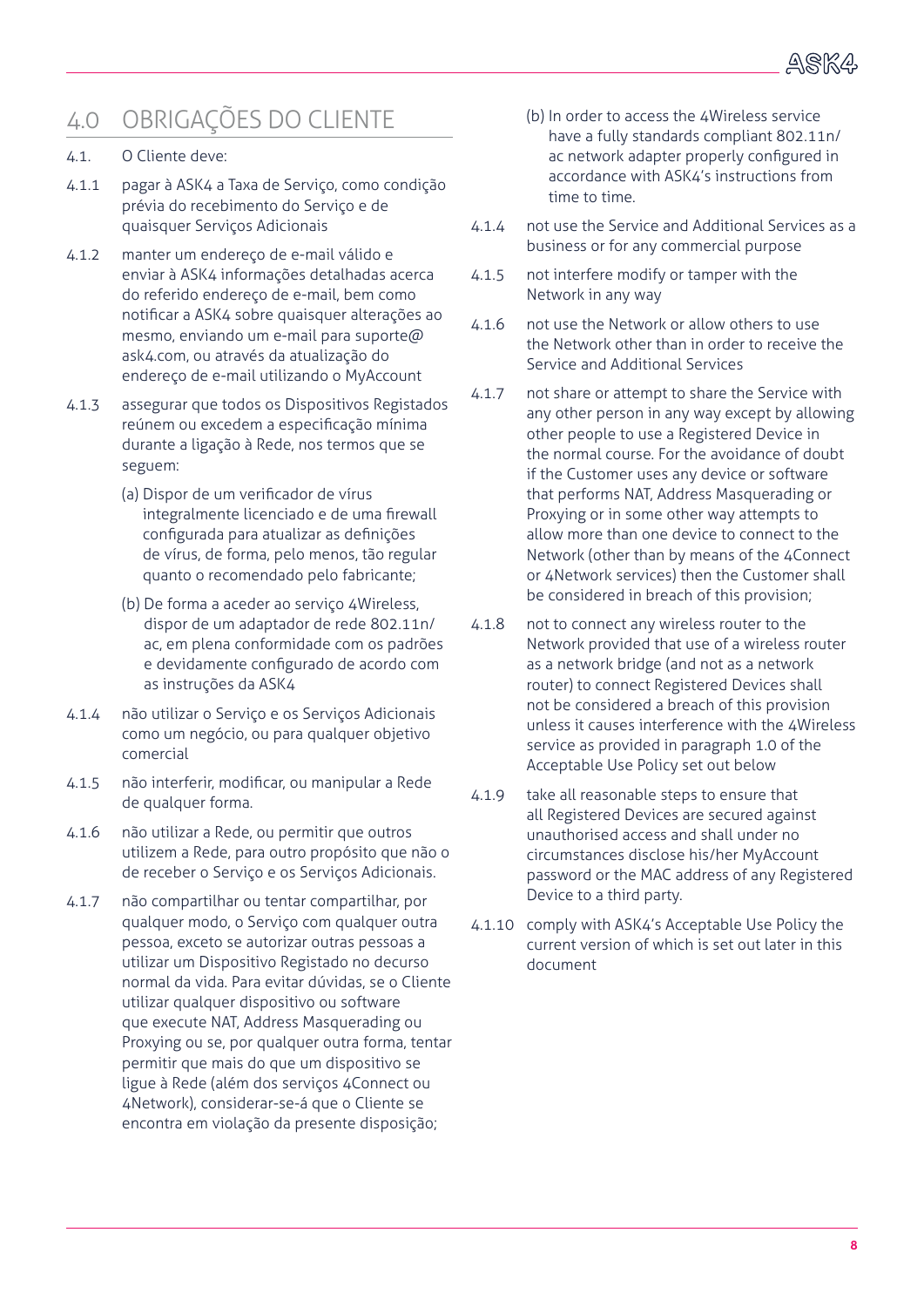

- 4.1.8 não ligar à Rede qualquer router sem fios, assumindo que a utilização de um router sem fios (que atue como uma ponte de rede e não como um router de rede) para conectar Dispositivos Registados não é considerada uma violação da presente disposição, salvo se causar interferência com o serviço 4Wireless, conforme previsto no parágrafo 1.0 da Política de Uso Aceitável estabelecida adiante
- 4.1.9 tomar todas as medidas razoáveis para garantir que todos os Dispositivos Registados se encontram protegidos contra o acesso não autorizado, não devendo, em nenhuma circunstância, divulgar a um terceiro a sua senha do MyAccount ou o endereço MAC de qualquer Dispositivo Registado.
- 4.1.10 cumprir com a Política de Uso Aceitável da ASK4, cuja versão atual se encontra estabelecida adiante neste documento.
- 4.1.11 não utilizar o Serviço para operar um servidor ou servidores, seja para a transferência de dados interna ou externa (exceto se tal for permitido pela utilização do serviço 4Network), seja para aceder a serviços peer-to-peer (ou similares), através dos quais o Cliente possa violar direitos de terceiros. Na eventualidade de o Cliente violar a presente disposição, a ASK4 poderá limitar, suspender ou cessar o Serviço e os Serviços Adicionais, a seu exclusivo critério, podendo ainda tomar outras medidas que considerar adequadas para impedir a utilização de servidores ou o acesso a serviços proibidos
- 4.1.12 não usar linguagem ou comportamento abusivo ou ameaçador ao lidar com os funcionários da ASK4. Para fins de segurança e formação, devidamente explicados ao Cliente, as chamadas para o serviço de apoio poderão ser gravadas e/ou monitorizadas, mediante consentimento prévio, informado e expresso do Cliente para gravação, sendo que as gravações poderão ser transmitidas às autoridades competentes, se a ASK4 entender que pode estar em causa uma violação da presente disposição ou qualquer ato criminoso. Neste contexto, o Cliente desde já declara o seu consentimento, a título inicial e provisório, à gravação de chamadas efetuadas para o serviço de apoio da ASK4, durante a vigência do Contrato e relativas ao mesmo, por motivos de segurança e formação devidamente explicados ao Cliente no início de cada chamada, sem prejuízo do consentimento expresso e
- 4.1.11 not use the Service to operate a server or servers (whether for internal or external data transfer (except as may be permitted by use of the 4Network service) or to access peer-topeer (or similar) services where the Customer may violate third party rights. If the Customer is in breach of this provision ASK4 may limit, suspend or terminate the Service and Additional Services in its absolute discretion and may take such other steps as it thinks appropriate to prevent the use of servers or access to proscribed services
- 4.1.12 not use abusive or threatening language or behaviour in dealing with ASK4's personnel. For security and training purposes duly explained to the Customer, calls to the help desk may be recorded and/or monitored, upon the Customer's prior, informed and express consent for each recording, and recordings may be passed to the relevant authorities if ASK4 apprehend that there is a breach of this provision or any criminal act is committed. In this context, the Customer hereby consents, on an initial and provisory basis, to the recording of calls made to ASK4's help desk during the term of and in connection with this Agreement, for security and training purposes to be duly explained to the Customer at the beginning of each call, without prejudice to the Customer's specific and express consent that shall be provided for each particular recording
- 4.1.13 allow ASK4 to carry out port scanning traffic shaping, traffic management, advert blocking or substitution and traffic monitoring and such other measures as ASK4 may determine from time to time to ensure optimum performance of the Service and Additional Services for all or a majority of users
- 4.1.14 pay to ASK4 all costs and expenses that ASK4 may reasonably incur as a result of any breach by the Customer of its obligations under this Agreement (including for the avoidance of doubt any costs associated with collecting any monies properly due from the Customer to ASK4 pursuant to the provisions of this Agreement).
- 4.1.15 comply with the laws of Portugal in using the Service and any other services provided by ASK4 from time to time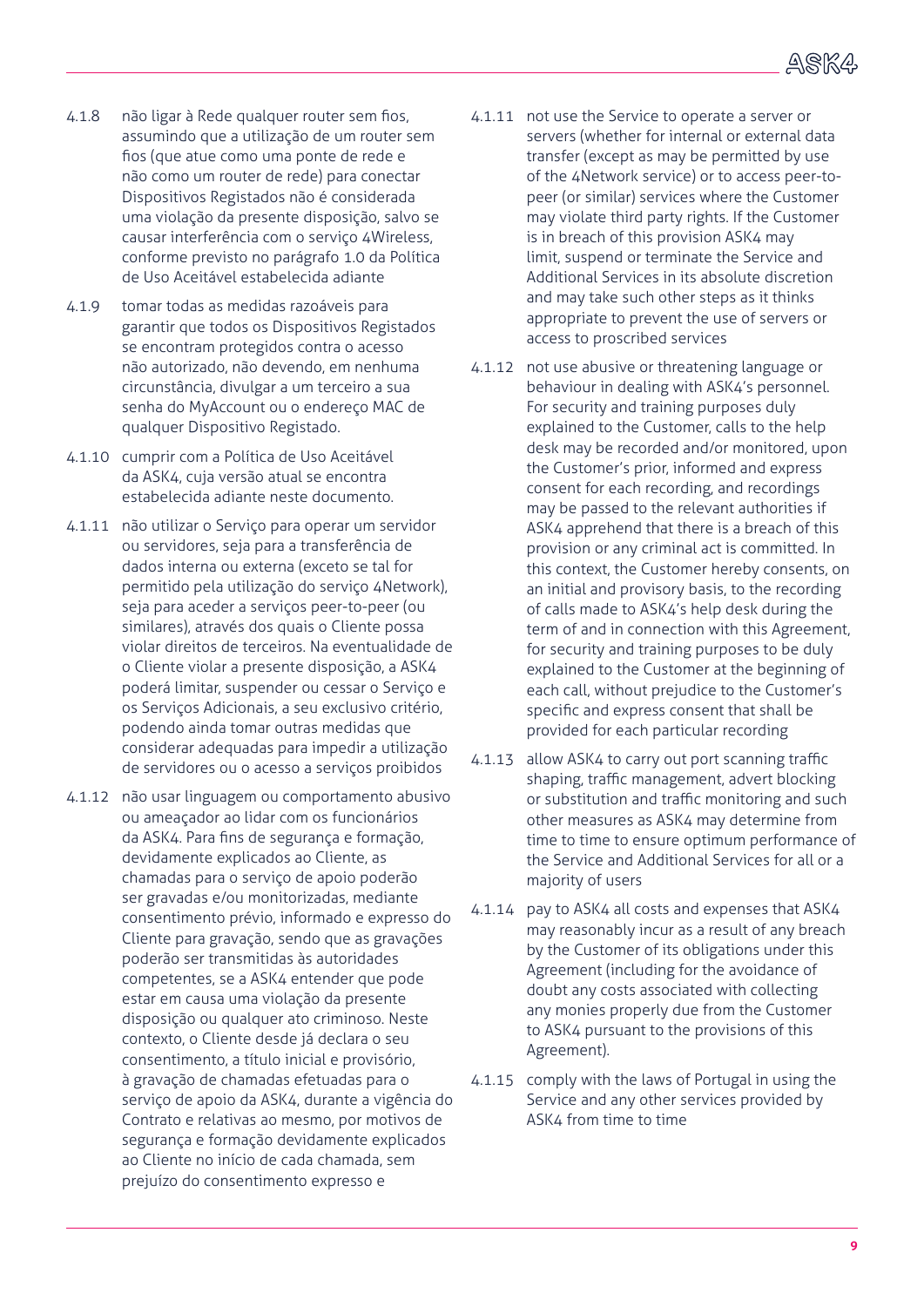

específico do Cliente, que deverá ser prestado para cada gravação em particular

- 4.1.13 permitir que a ASK4 efetue rastreamento portas, configuração de tráfego, gestão de tráfego, substituição ou bloqueio de anúncios, monitorização de tráfego e quaisquer outras medidas que a ASK4 possa ocasionalmente determinar, por forma a assegurar o melhor desempenho do Serviço e dos Serviços Adicionais, para todos ou para a maioria dos utilizadores
- 4.1.14 pagar à ASK4 todos os custos e despesas em que a ASK4 possa razoavelmente incorrer em resultado de qualquer violação pelo Cliente das suas obrigações ao abrigo do presente Contrato (incluindo, para evitar dúvidas, quaisquer custos relacionados com a cobrança de quaisquer quantias devidas pelo Cliente à ASK4, nos termos do presente Contrato).
- 4.1.15 cumprir com as leis de Portugal na utilização do Serviço e de quaisquer outros serviços periodicamente fornecidos pela ASK4
- 4.1.16 não registar qualquer Dispositivo Registado para receber o Serviço ou qualquer Serviço Adicional através de uma Ligação Com Fios, em qualquer espaço da Residência, exceto o espaço no qual reside o Cliente.
- 4.2 Relativamente ao serviço 4Backup, são aplicáveis as seguintes disposições:
- 4.2.1 O Cliente deve:
- 4.2.1.1 aceitar a responsabilidade exclusiva pelo conteúdo dos dados armazenados, não devendo armazenar quaisquer dados que violem quaisquer Leis Aplicáveis. O Cliente deve indemnizar a ASK4 e o Proprietário relativamente a qualquer responsabilidade em que estes possam incorrer em resultado do incumprimento da presente disposição por parte do Cliente
- 4.2.1.2 cumprir com os requisitos de todas as licenças de software de terceiros necessárias para a utilização do serviço 4Backup, e indemnizar a ASK4 e o Proprietário relativamente a qualquer responsabilidade em que os mesmos possam incorrer em resultado do incumprimento da presente disposição por parte do Cliente
- 4.2.1.3 Manter confidenciais quaisquer nomes de utilizador e palavras-passe utilizados para aceder ao serviço 4Backup, e não compartilhar ou tentar compartilhar o acesso ao serviço 4Backup com qualquer outra pessoa.
- 4.1.16 not register any Registered Device to receive the Service or any Additional Service via a Wired Connection in any room in the Residence except the room in which the Customer resides
- 4.2 In respect of the 4Backup service the following provisions shall apply:
- 4.2.1 The Customer shall:
- 4.2.1.1 accept sole responsibility for the content of the data stored and shall not store any data that would breach any Applicable Laws. The Customer shall indemnify ASK4 and the Owner against any liability that they may incur as a result of the Customer's failure to comply with this provision
- 4.2.1.2 comply with the requirements of all third party software licences required for use of the 4Backup service and indemnify ASK4 and the Owner against any liability that they may incur as a result of the Customer's failure to comply with this provision
- 4.2.1.3 keep any username and password used to access the 4Backup service private and not share or attempt to share access to the 4Backup service with any other person
- 4.2.2 Other provisions relating to the 4Backup service:
- 4.2.2.1 The 4Backup service shall allow the Customer to backup their data and retrieve it whilst ever they are entitled to access the 4Backup service. Unless otherwise specified in the Service Confirmation the amount of data that the Customer may backup shall not have any specific limit but the amount of data backed up must be commensurate with a typical home user.
- 4.2.2.2 ASK4 shall take all reasonable steps to keep secure the data held under the 4Backup service and shall not knowingly disclose the same to any third party unless required to do so under Applicable Laws
- 4.2.2.3 The Customer acknowledges that access to the data held under the 4Backup service depends on many factors outside the control of ASK4 and accordingly no liability shall attach to ASK4 for any failure to deliver the 4Backup service where ASK4 has used all reasonable and commercially sensible endeavours to provide the 4Backup service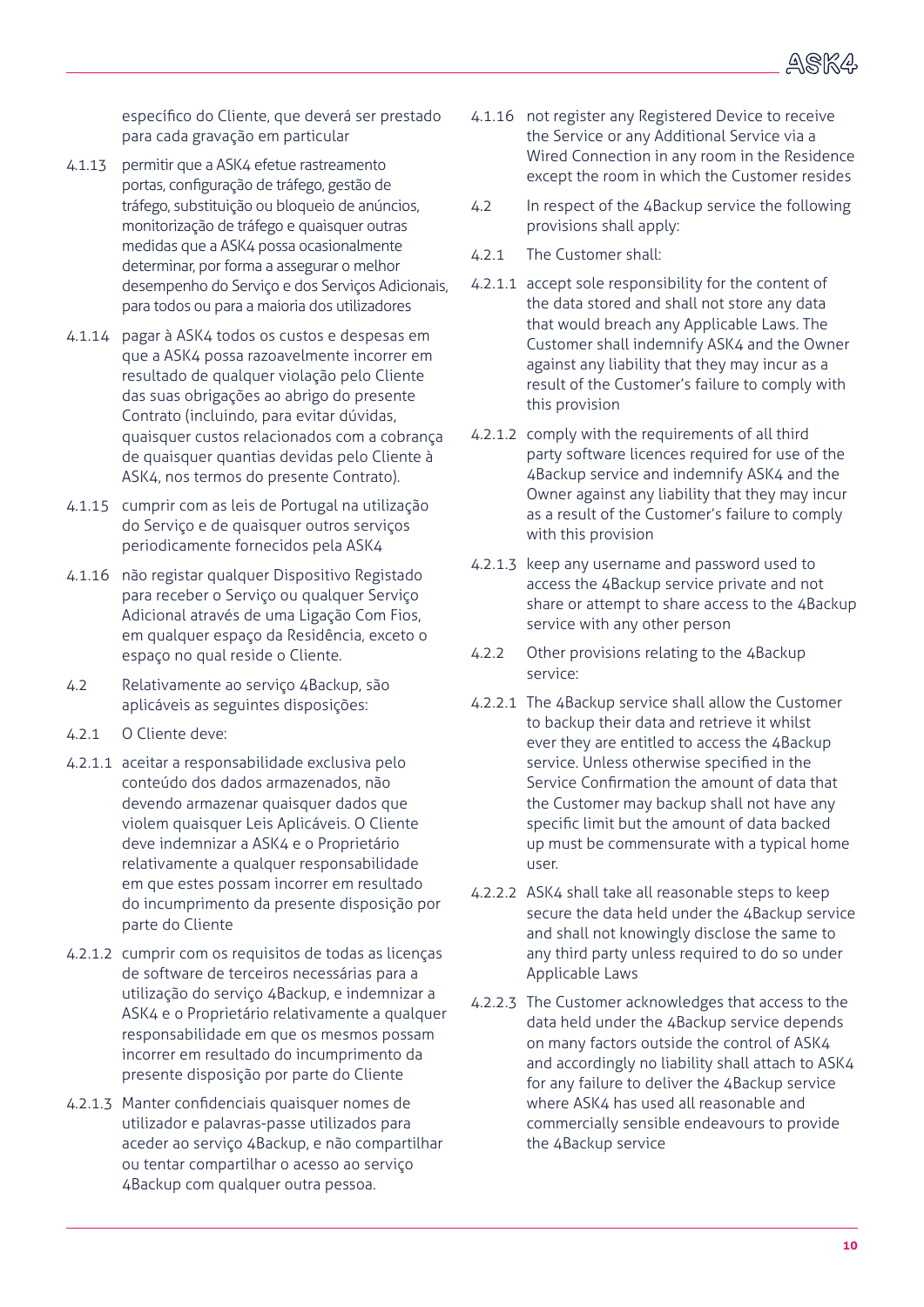

- 4.2.2 Outras disposições relativas ao serviço 4Backup:
- 4.2.2.1 O serviço 4Backup permitirá que o Cliente efetue a cópia de segurança dos seus dados e recupere os mesmos, durante o período em que tenha o direito de aceder ao serviço 4Backup. Salvo indicação em contrário na Confirmação do Serviço, a quantidade de dados que o Cliente pode utilizar para efetuar a cópia de segurança não terá um limite específico, mas a quantidade de dados copiados deve ser compatível com um utilizador doméstico típico.
- 4.2.2.2 A ASK4 deve tomar todas as medidas razoáveis para manter protegidos os dados mantidos no âmbito do serviço 4Backup e não deve, conscientemente, divulgar tais dados a terceiros, salvo quando tal seja exigível ao abrigo das Leis Aplicáveis
- 4.2.2.3 O Cliente reconhece que o acesso aos dados mantidos no âmbito do serviço 4Backup depende de diversos fatores fora do controlo da ASK4, e que, por conseguinte, nenhuma responsabilidade será imputada à ASK4 por qualquer falha na disponibilização do serviço 4Backup, desde que a ASK4 tenha empregado todos os esforços razoáveis e comercialmente sensatos para disponibilizar o serviço 4Backup
- 4.2.2.4 A ASK4 deve notificar o Cliente, mediante e-mail, enviado para o endereço de e-mail mantido pela ASK4 para o Cliente, com uma antecedência mínima de 30 dias sobre a data da cessação do serviço 4Backup (normalmente 31 de Agosto), informando o Cliente que todos os dados serão eliminados nessa data. Caso o Cliente não forneça um endereço de e-mail à ASK4, esta terá o direito de eliminar todos os dados no prazo de 30 dias após a cessação do serviço 4Backup, sem notificação ao Cliente.
- 4.2.2.5 O Cliente deixará de ter direito ao serviço 4Backup, caso viole qualquer das suas obrigações decorrentes do presente Contrato, conferindo ainda à ASK4 o direito de resolução do presente Contrato ou de interromper o Serviço e/ou Serviços Adicionais, ou qualquer parcela dos mesmos.
- 4.2.2.6 A ASK4 pode exigir que o Cliente instale atualizações ou software novo num Dispositivo Registado, como condição de o Cliente continuar a receber o serviço 4Backup.
- 4.2.2.4 ASK4 shall notify the Customer by email to the email address held by ASK4 for the Customer at least 30 days before the expiry of the 4Backup service (normally 31 August) that all data will be deleted on the expiry date. If the Customer does not supply an email address to ASK4, ASK4 shall be entitled to delete all data 30 days after the expiry of the 4Backup service without notification to the Customer
- 4.2.2.5 The Customer shall cease to be entitled to the 4Backup service if he shall be in breach of any of his other obligations hereunder entitling ASK4 to terminate this Agreement or to discontinue the Service and/or Additional Services or any part thereof
- 4.2.2.6 ASK4 may require the Customer to install on a Registered Device updates or new software as a condition of the Customer continuing to receive the 4Backup service
- 4.2.2.7 ASK4 may in its absolute discretion chose to outsource to a third party the provision of the 4Backup service at any time provided that in doing so the 4Backup service shall not be materially affected and that ASK4's obligations under this Agreement shall not change. For the avoidance of doubt provision of the 4Backup service in this fashion shall not be regarded as a breach by ASK4 of the provisions of clause 4.3.2.2.
- 4.2.2.8 ASK4 may provide software for use with the 4Backup system that is only compatible for a subset of Compatible Device types
- 4.3 In respect of the 4Connect service the following provisions shall apply:
- 4.3.1 Unless otherwise agreed with the Owner the Customer shall be entitled to register an unlimited number of Compatible Devices. For the avoidance of doubt ASK4 may in its absolute discretion chose not to register any particular device where ASK4 believes such a device may, or is, not be a Compatible Device or otherwise case the Customer to be in breach of this Agreement.
- 4.3.2 All Registered Devices will be assigned private IP addresses. ASK4 may change the IP addresses assigned to the Registered Devices from time to time.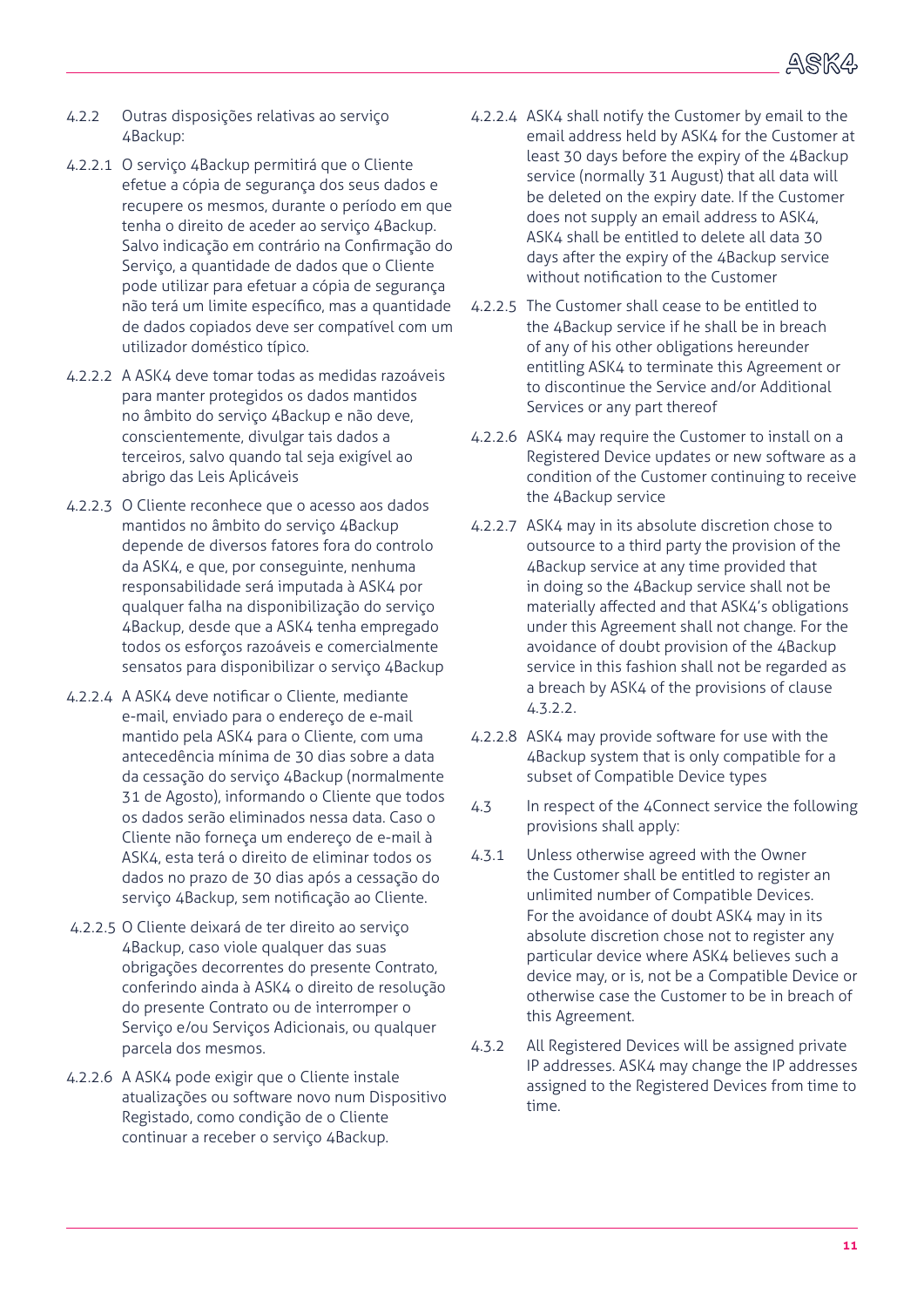

- 4.2.2.7 A ASK4 pode, conforme julgar necessário e em qualquer altura, optar por subcontratar a terceiros a prestação do serviço 4Backup, desde que tal não afete materialmente o serviço 4Backup e que as obrigações da ASK4 ao abrigo do presente Contrato não sejam alteradas. Para evitar qualquer dúvida, a prestação do serviço 4Backup nestes termos não será considerada como incumprimento das disposições da cláusula 4.3.2.2. por parte ASK4.
- 4.2.2.8 A ASK4 pode fornecer software para utilização com o sistema 4Backup, que seja compatível somente com um subconjunto de tipos de Dispositivos Compatíveis
- 4.3 No que diz respeito ao serviço 4Connect, são aplicáveis as seguintes disposições:
- 4.3.1 Salvo acordo em contrário com o Proprietário, o O Cliente terá o direito de registrar um número ilimitado de Dispositivos Compatíveis.. Para evitar quaisquer dúvidas, a ASK4 pode, a seu exclusivo critério, optar por não registar nenhum dispositivo em particular, se considerar que tal dispositivo não seja ou possa não ser um Dispositivo Compatível ou, ainda, quando o Cliente se encontre em incumprimento do presente Contrato.
- 4.3.2 São atribuídos endereços IP privados a todos os Dispositivos Registados. A ASK4 pode, pontualmente, alterar os endereços IP atribuídos aos Dispositivos Registados.
- 4.3.3 O Cliente regista somente os seus próprios dispositivos, não devendo, em caso algum, registar ou tentar registar dispositivos para utilização por outrem. A ASK4 reserva o direito de recorrer a procedimentos técnicos para detetar qualquer violação da presente disposição.
- 4.4 Relativamente ao serviço 4Voice, são aplicáveis as seguintes disposições:
- 4.4.1 O serviço é fornecido em regime de prépagamento, e o Cliente deve ter crédito para efetuar uma chamada
- 4.4.2 As chamadas serão cobradas às taxas publicadas no website da ASK4 em http:// support.ask4.com/help-support/4voice/4voicetariffs/, as quais ficam sujeitas a modificações ocasionais
- 4.4.3 As chamadas serão cobradas ao segundo, salvo disposição em contrário no website da ASK4.
- 4.3.3 The Customer shall only register their own devices and shall under no circumstances register or attempt to register devices for use by other people. ASK4 reserve the right to use technical measures to detect any breach of this provision.
- 4.4 In respect of the 4Voice service the following provisions shall apply:
- 4.4.1 The service shall be provided on a pre-pay basis and the Customer must have credit to make a call
- 4.4.2 Calls will be charged at the rates published on ASK4's website at https://support.ask4.com/ help-support/4voice/4voice-tariffs/ and will be subject to change from time to time
- 4.4.3 Calls will be charged on a per-second basis unless otherwise stipulated on the ASK4 website
- 4.4.4 ASK4 may suspend or terminate the Customer's use of the 4Voice service if ASK4 apprehends that it is being used for any illegal or anti-social purpose
- 4.4.5 Any credit balance at the Termination Date will be forfeited
- 4.4.6 The service may be used to connect to emergency services by dialing 112 but the Customer should note that connection may not be to the emergency services call centre closest to the Customer. The service should not be relied on as the only means of calling emergency services as the functionality of the service depends on the availability of power and other matters outside the control of the parties
- 4.5 In respect of the 4Network service the following provisions shall apply:
- 4.5.1 Unless specified otherwise in the Service Confirmation the maximum number of Registered Devices that the Customer shall be entitled to register with ASK4 for connection to 4Network is five. ASK4 may in its absolute discretion chose not to register the connection of any particular single device and its decision shall be final. Where Owner Supplied Devices are made available such devices shall not count towards the 4Network Device Limit unless specified otherwise in the Service Confirmation.
- 4.5.2 ASK4's Acceptable Use Policy apply to the use of all devices connected to 4Network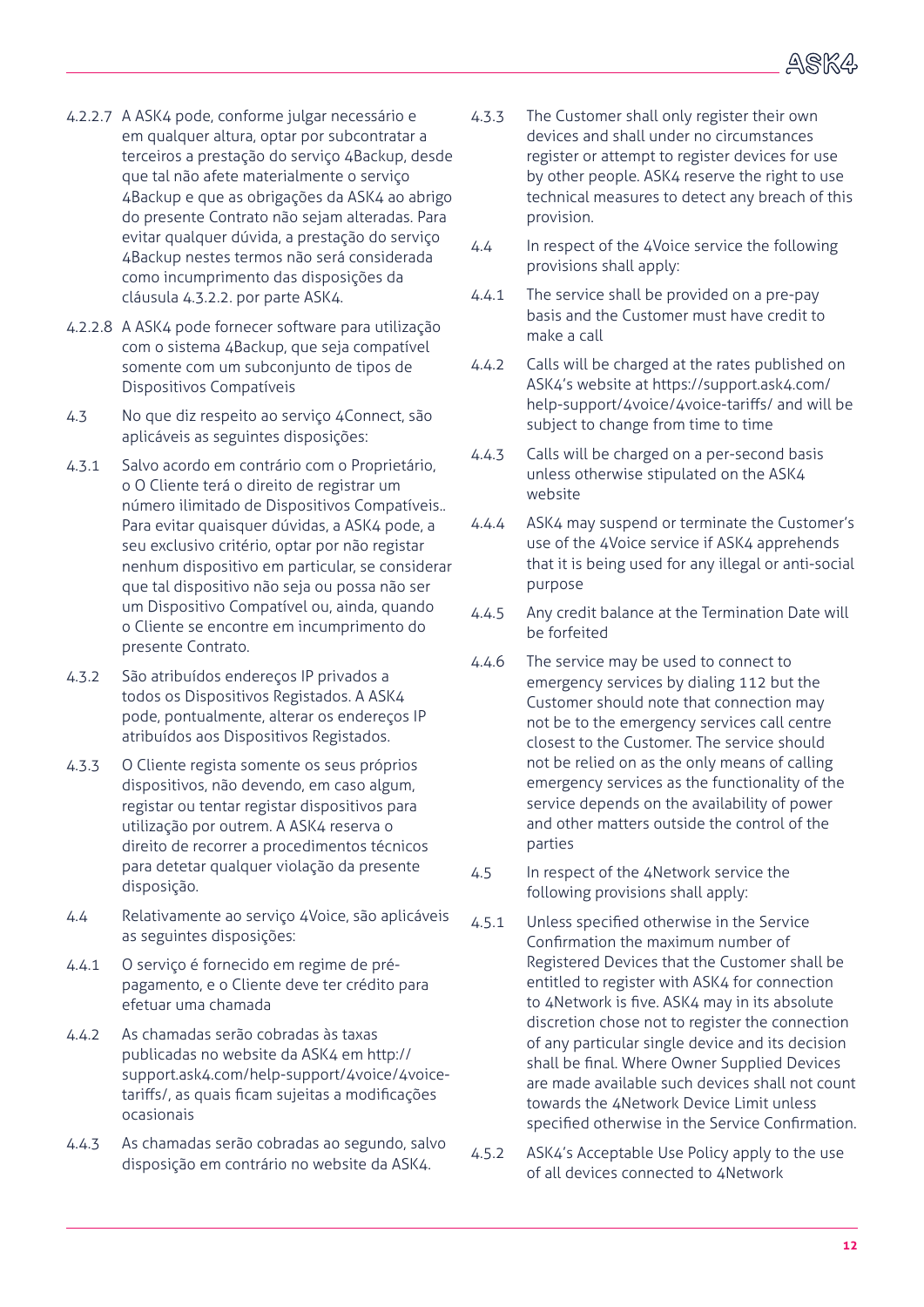

- 4.4.4 A ASK4 pode suspender ou fazer cessar a utilização pelo Cliente do serviço 4Voice, no caso de a ASK4 constatar que este é utilizado para quaisquer fins ilegais ou antissociais
- 4.4.5 Qualquer saldo de crédito existente à Data da Cessação será perdido
- 4.4.6 O serviço pode ser utilizado para contactar serviços de emergência através da marcação do número 112, mas o Cliente reconhece que a ligação poderá não ser efetuada para os serviços de emergência mais próximos de si. O serviço não deve ser tido em conta como exclusivo mecanismo de contacto com serviços de emergência, uma vez que a funcionalidade do serviço depende da disponibilidade de energia e de outros factores fora do controlo das partes.

4.5 Relativamente ao serviço 4Network são aplicáveis as seguintes provisões:

- 4.5.1 Salvo disposição em contrário na Confirmação do Serviço, o número máximo de Dispositivos Registados que o Cliente tem direito a registar junto da ASK4, para ligação ao 4Network, é de 5. A fim de evitar dúvidas, a ASK4 pode, a seu exclusivo critério, optar por não registar a ligação de qualquer dispositivo em particular, sendo a sua decisão definitiva. Sempre que sejam disponibilizados Dispositivos Fornecidos pelo Proprietário, tais dispositivos não serão contabilizados para efeitos do Limite de Dispositivos do 4Network, salvo indicação em contrário na Confirmação do Serviço.
- 4.5.2 A Política de Uso Aceitável da ASK4 é aplicável a todos os dispositivos ligados ao 4Network.
- 4.5.3 O Cliente deverá registar apenas os seus próprios dispositivos para ligação ao 4Network, não devendo, em caso algum, registar ou tentar registar dispositivos para utilização por outrem. A ASK4 reserva o direito de recorrer a procedimentos técnicos para detetar qualquer violação da presente disposição.
- 4.5.4 Sem prejuízo de a ASK4 tomar as medidas razoáveis para garantir a segurança do 4Network, a ASK4 não garante que o 4Network seja completamente seguro, permanecendo o Cliente responsável, em qualquer altura, pela segurança dos seus dispositivos, devendo tomar as medidas necessárias para garantir a segurança dos mesmos (nomeadamente, sem limitar, a ativação de firewalls e de anti-vírus).
- 4.5.3 The Customer shall only register their own devices for connection to 4Network and shall under no circumstances register or attempt to register devices for use by other people. ASK4 reserves the right to use technical measures to detect any breach of this provision.
- 4.5.4 Whilst ASK4 shall take reasonable steps to ensure the security of 4Network it does not warrant that 4Network shall be completely secure and the Customer shall at all times remain responsible for the security of their devices and shall take such steps as are necessary (by way of example but not limitation activating firewalls and virus scanners) to secure their devices
- 4.5.5 Where Owner Supplied Devices are made available, they shall only be used by the Customer in the manner proscribed and in accordance with any limitations imposed by the Owner or ASK4 on behalf of the Owner (for example on limitations as to time or location of use). The Customer shall not use or attempt to use Owner Supplied Devices that it has not been authorised to use
- 4.5.6 Access to Owner Supplied Devices as part of 4Network may be withdrawn at any time by notice from ASK4 and Owner Supplied Devices may be added, removed or varied by the Owner in its absolute discretion at any time

#### 5.0 REMEDY

- 5.1 If the Customer breaches any provision of this Agreement ASK4 shall have the right to suspend supply of the Service and Additional Services to the Customer at ASK4's absolute discretion or in the case of a serious or material breach or persistent breaches to terminate this Agreement
- 5.2 If the Customer (or the Owner on the Customer's behalf) fails to pay the Service Fee or any other monies due under this Agreement (or any other agreement between ASK4 and the Customer) ASK4 shall have the right to suspend access by the Customer to the Service and/or Additional Services and to charge an administration fee of €30.00 inclusive of VAT which the Customer shall pay (along with the full balance of the outstanding monies) before ASK4 shall grant access to the Service and/or Additional Services by the Customer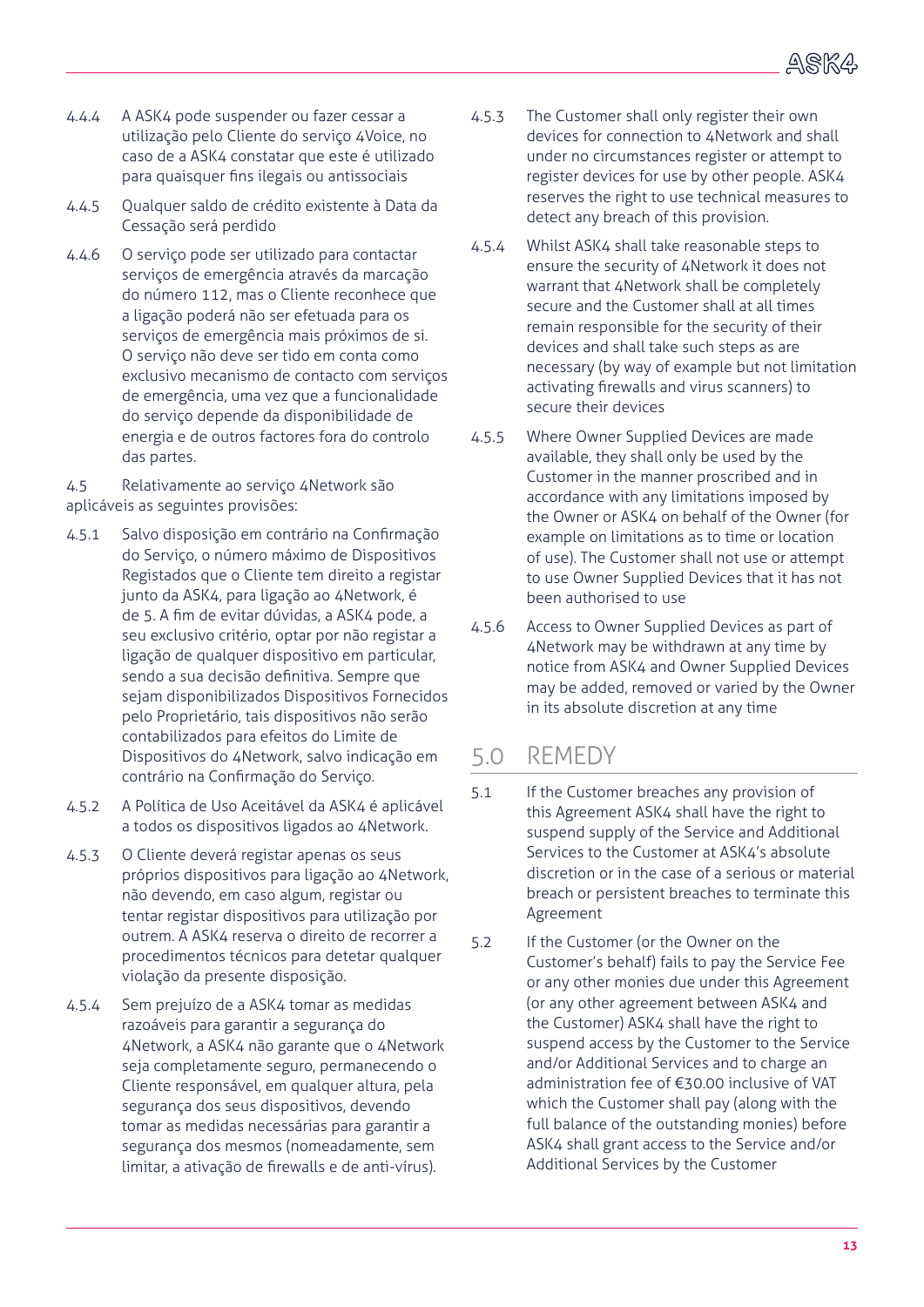

- 4.5.5 Sempre que os Dispositivos Fornecidos pelo Proprietário sejam disponibilizados, estes serão utilizados pelo Cliente nos moldes prescritos, e em conformidade com quaisquer restrições impostas pelo Proprietário ou pela ASK4 em nome do Proprietário (por exemplo, restrições quanto à duração ou local de uso). O Cliente não utilizará nem tentará utilizar Dispositivos Fornecidos pelo Proprietário relativamente aos quais não se encontre autorizado a utilizar
- 4.5.6 O acesso aos Dispositivos Fornecidos pelo Proprietários, como parte do 4Network, poderá ser cancelado, em qualquer altura, através de uma comunicação da ASK4 e os Dispositivos Fornecidos pelo Proprietário poderão ser aditados, removidos ou alterados pelo Proprietário a qualquer momento, de acordo com a sua absoluta discricionariedade

## 5.0 MECANISMOS DE SOLUÇÃO

- 5.1 No caso de o Cliente violar qualquer disposição do presente Contrato, a ASK4 tem o direito de, a seu exclusivo critério, suspender o fornecimento do Serviço e dos Serviços Adicionais ao Cliente ou, no caso de uma violação grave ou material ou de violações continuadas, o direito de resolver o presente Contrato.
- 5.2 No caso de o Cliente (ou o Proprietário em nome do Cliente) não efectuar o pagamento da Taxa de Serviço ou de quaisquer outras quantias devidas ao abrigo do presente Contrato (ou de qualquer outro contrato entre a ASK4 e o Cliente), a ASK4 terá o direito de suspender o acesso do Cliente ao Serviço e/ou aos Serviços Adicionais, bem como de cobrar uma taxa administrativa no valor de €30,00, com IVA incluído, a qual deverá ser paga pelo Cliente (conjuntamente com o saldo total das quantias pendentes), previamente à concessão pela ASK4 de acesso ao Serviço e/ou Serviços Adicionais ao Cliente.
- 5.3 O incumprimento da Política de Uso Aceitável será tratado como uma violação grave do presente Contrato e, em conformidade, a ASK4 terá os seguintes direitos, os quais poderão ser exercidos, a seu exclusivo critério, em função da natureza, extensão e persistência do incumprimento:
- 5.3.1 suspender o fornecimento do Serviço e dos Serviços Adicionais ao Cliente;
- 5.3 A breach of the Acceptable Use Policy will be treated as a serious breach of this Agreement and accordingly ASK4 shall have the following rights any or all of which it may exercise in its discretion depending on the nature, extent and persistence of the breach:
- 5.3.1 to suspend supply of the Service and Additional Services to the Customer
- 5.3.2 to terminate this Agreement
- 5.3.3 to charge an administration fee of €30.00 inclusive of VAT for each breach that requires action of any nature from ASK4, and/or
- 5.3.4 to take such steps as may be appropriate to remedy the breach including for the avoidance of doubt the disconnection of any Disruptive Device, any such action to be carried out with the consent of, and in the presence of a representative of, the Owner provided that ASK4 shall not takes steps to disconnect a Disruptive Device without first notifying the Customer of the breach of the Acceptable Use Policy and requesting the Customer to disable the Disruptive Device
- 5.4 Such specific rights of remedy are in addition to any other rights that ASK4 may have arising from the Customer's breach of this Agreement
- 5.5 Reference in this Agreement to the Service Fee and monies due under this Agreement shall be deemed to include a reference to any monies due from the Customer to the Owner of the Residence and accordingly in the event that any such monies are due and unpaid ASK4 shall have the right to suspend access by the Customer to the Service and Additional Services in accordance with the other provisions herein contained if so requested by the Owner or operator. For the purposes of this provision any notification from the Owner of the Residence to ASK4 of monies due from the Customer to the Owner shall be conclusive as between ASK4 and the Customer
- 5.6 Any suspension of the supply of the Service or termination of this Agreement under this Clause shall not take place without adequate prior written notice, of at least 20 days. The prior notice shall describe the reasons for suspension or termination, and inform the Customer of the available means to avoid the suspension or termination, as the case may be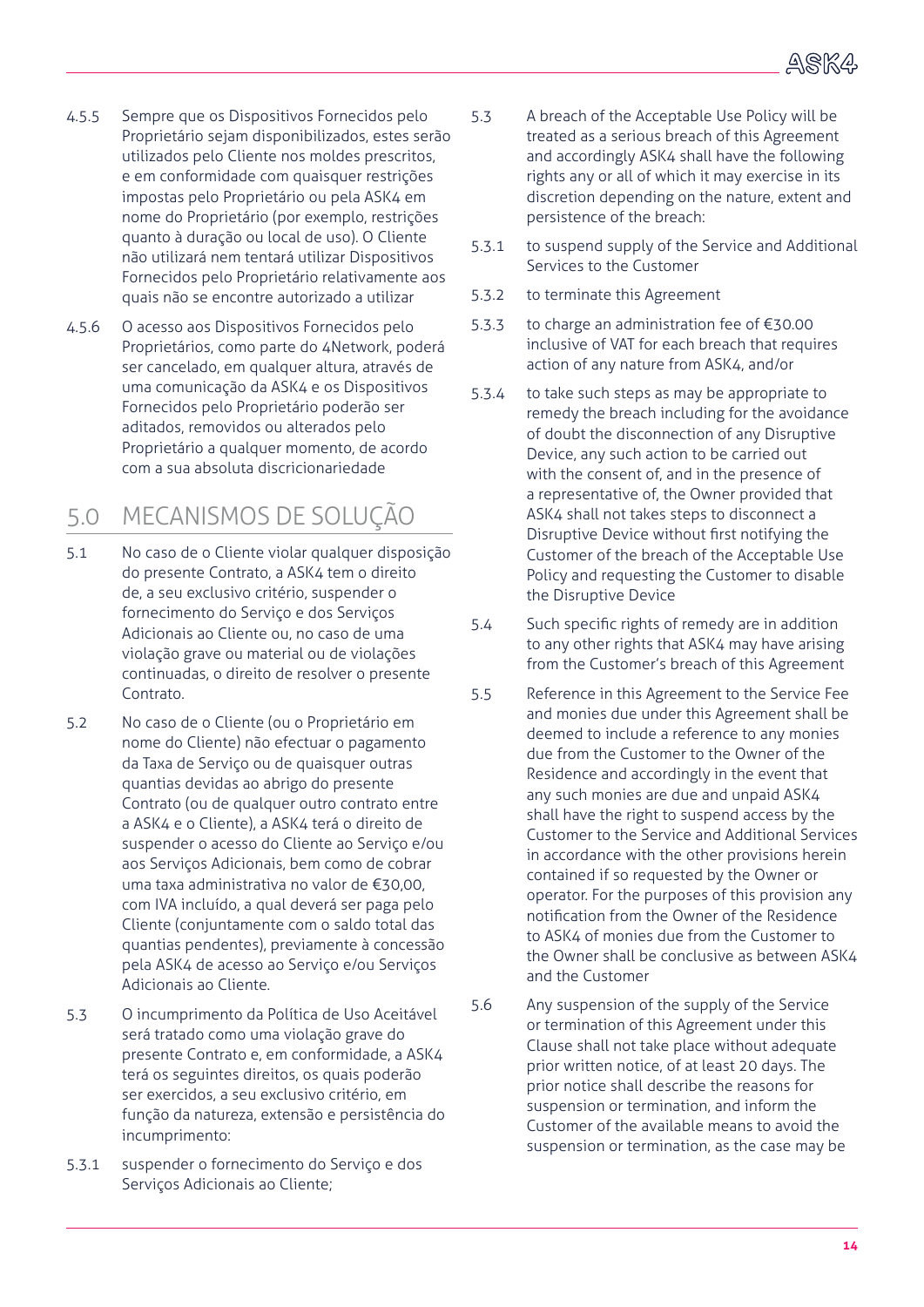- 5.3.2 resolver o presente Contrato;
- 5.3.3 cobrar uma taxa administrativa de €30,00, com IVA incluído, por cada violação que exija uma atuação de qualquer natureza por parte da ASK4; e/ou
- 5.3.4 com o consentimento e na presença de um representante do Proprietário, tomar as medidas que considere adequadas para sanar o incumprimento, incluindo, para evitar quaisquer dúvidas, a desativação da ligação de qualquer Dispositivo Disruptivo, contanto que previamente notifique o Cliente relativamente à violação da Política de Uso Aceitável e solicite que este desative o Dispositivo Disruptivo.
- 5.4 Os mencionados direitos específicos acrescem a quaisquer outros direitos conferidos à ASK4 em resultado do incumprimento do presente Contrato, por parte do Cliente.
- 5.5 Quaisquer referências no presente Contrato à Taxa de Serviço e a quantias devidas ao abrigo do mesmo serão consideradas como incluindo a referência a quaisquer quantias devidas por parte do Cliente ao Proprietário da Residência, e, assim, no caso de quantias devidas e não pagas, a ASK4 tem o direito de suspender o acesso do Cliente ao Serviço e aos Serviços Adicionais, nos termos das disposições do presente Contrato, caso tal seja solicitado pelo Proprietário ou gestor. Para efeitos da presente disposição, quaisquer notificações do Proprietário da Residência à ASK4, relativamente a quantias devidas pelo Cliente ao Proprietário, constituirão prova suficiente, tal como se fossem efectuadas entre a ASK4 e o Cliente
- 5.6 Qualquer suspensão de fornecimento do Serviço ou resolução do presente Contrato sob esta Cláusula, não deverá ocorrer sem aviso prévio reduzido a escrito, com uma antecedência de, pelo menos, 20 dias. O aviso prévio deverá descrever os motivos da suspensão ou resolução e informar o Cliente acerca dos meios disponíveis para evitar a suspensão ou resolução, conforme o caso.

#### 6.0 TERMINATION

- 6.1 ASK4 shall have the right to terminate this Agreement on a 20 days' prior notice if the Customer is in material breach of its obligations in this Agreement or commits persistent breaches of its obligations, if the Owner fails to pay for the Service where the Owner has undertaken to do so. Where this Agreement is terminated due to a breach by the Customer no monies shall be refunded to the Customer
- 6.2 For the avoidance of doubt if the Customer ceases to reside in the Residence prematurely for any reason this Agreement will terminate and the Customer will not be entitled to a refund
- 6.3 Subject as mentioned in clauses 6.4 and 6.5 the Customer shall have the right to terminate this Agreement at any time within the Coolingoff Period by contacting the ASK4 support team and shall be entitled to a full refund of fees paid by the Customer to ASK4 subject to ASK4 verifying that payment has been received from the Customer. If the Customer wishes to re-subscribe to the Service or any Additional Service after termination ASK4 reserve the right to levy a re-connection charge of €30.00 inclusive of VAT.
- 6.4 the Customer shall have the right under the Distance Selling Regulations to cancel an Intermediate Summer Package at any time within the Cooling-off Period by contacting the ASK4 support team but will only be entitled to a refund of the Service Fee for the period paid for by the Customer starting from the day following the day on which the Customer exercises the right to cancel such refund to be calculated on a pro rata daily basis and to be subject to ASK4 verifying that payment has been received from the Customer. For the purposes of calculating the amount to be refunded the Service Fee paid by the Customer €10 plus VAT shall be apportioned to enabling the connection of the Service and as such no part thereof shall be refunded. The balance of the Service Fee payable by the Customer (the Service Element) shall be subject to refund on a pro rata basis as hereinbefore mentioned.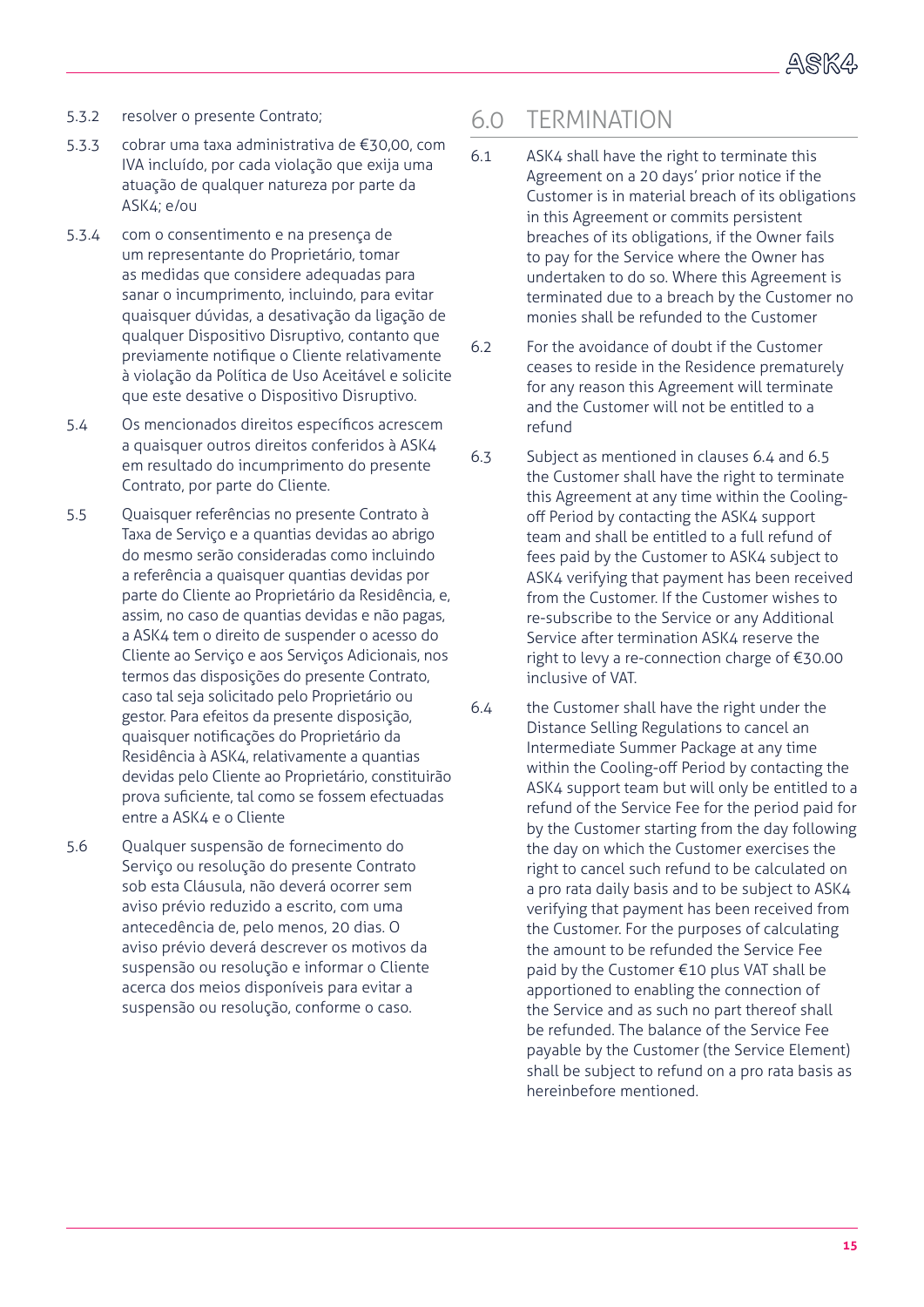

## 6.0 CESSAÇÃO

- 6.1 A ASK4 tem o direito de resolver o presente Contrato mediante notificação prévia apresentada com uma antecedência de 20 dias, no caso de o Cliente se encontrar numa situação de incumprimento material das suas obrigações decorrentes do presente Contrato, ou incorrer em repetido incumprimento das suas obrigações ou, ainda, se o Proprietário não pagar o Serviço quando a tal se tenha obrigado. Na eventualidade de o presente Contrato ser resolvido devido a incumprimento por parte do Cliente, este não terá direito ao reembolso de quaisquer quantias.
- 6.2 Para evitar quaisquer dúvidas, no caso de o Cliente deixar de residir na Residência por qualquer motivo, de forma prematura, o presente Contrato será resolvido e o Cliente não terá direito a reembolso.
- 6.3 Sem prejuízo do disposto nas cláusulas 6.4. e 6.5., o Cliente terá o direito de resolver o presente Contrato, em qualquer altura dentro do Prazo de Retratação, mediante contacto com a equipa de suporte da ASK4, tendo o direito ao reembolso das quantias pagas à ASK4, na condição de a ASK4 confirmar a recepção do pagamento por parte do Cliente. No caso de o Cliente pretender retomar a subscrição do Serviço ou de qualquer Serviço Adicional após a resolução, a ASK4 tem direito de cobrar uma taxa de restabelecimento no valor de €30.00, com IVA incluído.
- 6.4 O Cliente terá o direito de, ao abrigo das Leis de Venda à Distância, cancelar um Pacote Intermédio de Verão, em qualquer momento durante o Prazo de Retratação, contactando para o efeito a equipa de suporte da ASK4, mas só terá direito a um reembolso da Taxa de Serviço do período pago, a partir do dia seguinte ao dia em que o Cliente exerceu o direito de cancelamento, sendo este reembolso calculado proporcionalmente numa base diária, na condição de a ASK4 confirmar a recepção do pagamento por parte do Cliente. Para efeitos de cálculo do montante a reembolsar, a Taxa de Serviço paga pelo Cliente no valor de €10,00 mais IVA, será imputada à ligação do Serviço, não sendo, consequentemente, reembolsável. O saldo da Taxa de Serviço devido pelo Cliente (a Componente de Serviço) será objeto de reembolso de forma proporcional, conforme mencionado acima.
- 6.5 The Customer shall have no right to cancel a Short Term Service Package pursuant to this Agreement. The Customer acknowledges pursuant to paragraph 1 of article 17.º of the Distance Selling Regulations that the Customer shall have no right to cancel a Short Term Service Package under the Distance Selling Regulations once the provisions of clause 2.2 have been complied with.
- 6.6 The Customer may terminate this Agreement after the Cooling-off Period by contacting the ASK4 support team but no refunds will be given after the end of the Cooling-off Period
- 6.7 ASK4 shall be entitled to terminate this Agreement on notice to the Customer if a change in Applicable Laws or any action taken by the Owner makes the continuation of the provision of the Service (or any part of it) impossible or would place a substantial and significant financial burden on ASK4. In exercising a right of termination under this clause ASK4 must act in good faith and shall provide to the Customer as much advance notice of such change of Applicable Law or action taken by the Owner and of its intention to terminate as is reasonably practicable in the circumstances. On termination pursuant to the provisions of this clause ASK4 shall pay to the Customer a refund of the Service Fee (if any) paid by the Customer to ASK4 equal to the amount of such Service Fee divided by the total number of days between the Commencement Date and the Termination Date multiplied by the number of days that this Agreement would otherwise have continued in effect save for termination under this provision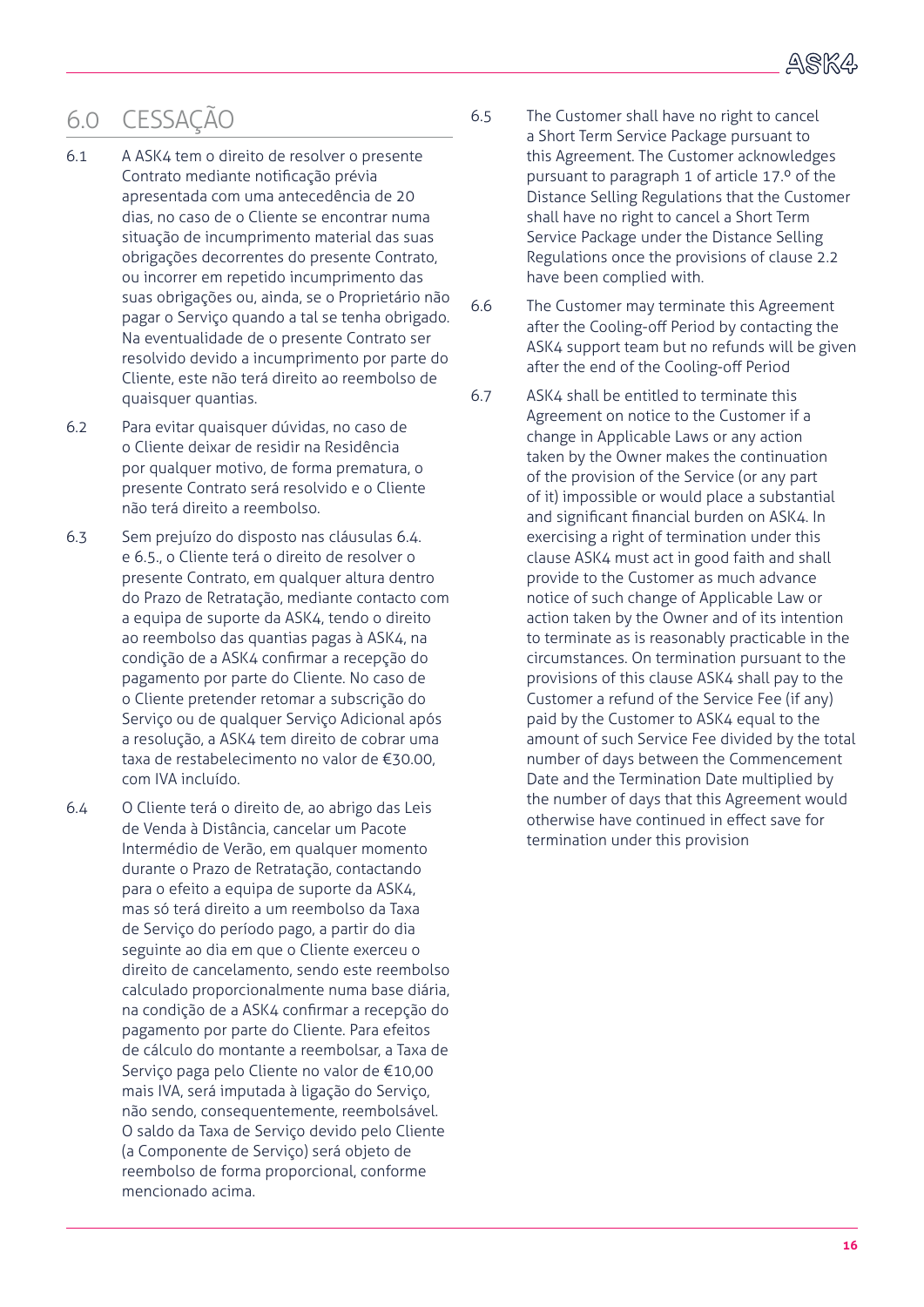

- 6.5 O Cliente não tem o direito de cancelar um Pacote de Serviço de Curta-Duração ao abrigo do presente Contrato. O Cliente reconhece que, nos termos do número 1 do artigo 17.º das Leis de Venda à Distância, não terá direito de cancelar um Pacote de Serviço de Curta-Duração nos termos das Leis de Venda à Distância, uma vez cumpridas as disposições da cláusula 2.2.
- 6.6 O Cliente pode denunciar o presente Contrato após o Prazo de Retratação, contactando para esse efeito a equipa de suporte da ASK4, não tendo, no entanto, direito a quaisquer reembolsos findo o referido período.
- 6.7 A ASK4 tem o direito de denunciar o presente Contrato, mediante notificação ao Cliente, na eventualidade de uma alteração das Leis Aplicáveis ou qualquer medida tomada pelo Proprietário tornarem impossível a manutenção da prestação do Serviço (ou de qualquer parte do mesmo) ou constituírem um esforço financeiro substancial e significativo para a ASK4. No exercício do direito de denúncia ao abrigo da presente cláusula, a ASK4 deve atuar de boa fé e informar o Cliente, com a maior antecedência possível, relativamente à referida alteração das Leis Aplicáveis ou à medida tomada pelo Proprietário e à sua intenção de denunciar o Contrato na medida do razoavelmente possível, nestas circunstâncias. Em caso de denúncia ao abrigo do disposto na presente cláusula, a ASK4 pagará ao Cliente um reembolso da Taxa de Serviço (se existir) paga pelo Cliente à ASK4, equivalente ao montante dessa Taxa de Serviço dividida pelo número total de dias entre a Data de Início e a Data de Cessação, multiplicada pelo número de dias em que o presente Contrato teria permanecido em vigor não tivesse ocorrido a denúncia.

### 7.0 RESPONSABILIDADE

7.1 A ASK4 não exclui ou limita a sua responsabilidade por morte ou danos pessoais, causados por negligência ou declarações fraudulentas dos seus funcionários ou agentes ou por qualquer outra forma, na medida em que quaisquer exclusões ou limitações sejam nulas, proibidas ou inaplicáveis nos termos da lei.

#### 7.0 LIABILITY

- 7.1 ASK4 does not exclude or limit its liability for death or personal injury caused by the negligence or fraudulent misrepresentation of its employees or agents or otherwise insofar as any exclusion or limit is void, prohibited or unenforceable by law.
- 7.2 Subject to clause 7.1 and save as otherwise expressly provided in this Agreement, ASK4 gives no warranty and makes no representations in relation to the Service and Additional Services or otherwise in relation to this Agreement and all such warranties and representations whether express or implied by law or otherwise are hereby excluded to the fullest extent permitted by law.
- 7.3 Subject to clause 7.1, neither ASK4 nor the Owner shall be liable for any loss or damage suffered by the Customer in connection with the Service and Additional Services or for any indirect or consequential loss, damage, cost or expense of any kind whatever (including economic loss) and however caused, and including without prejudice to the generality thereof loss of production, loss or corruption to data, loss of profits, loss of time or loss of goodwill or anticipated savings, even if ASK4 had been advised of the possibility of such losses or savings. In particular but without limit, ASK4 shall not be liable for any loss arising from:
	- (a) any act or omission to act of a third party
	- (b) use of the Service and Additional Services by the Customer
	- (c) failure of magnetic or other media
	- (d) any interruption of power, telecommunication or other supply or any act or omission by a supplier of such services
	- (e) providing in good faith instruction advice or support to the Customer
	- (f) virus infection or any other malfunction of a Registered Device (or any other device owned or used by the Customer)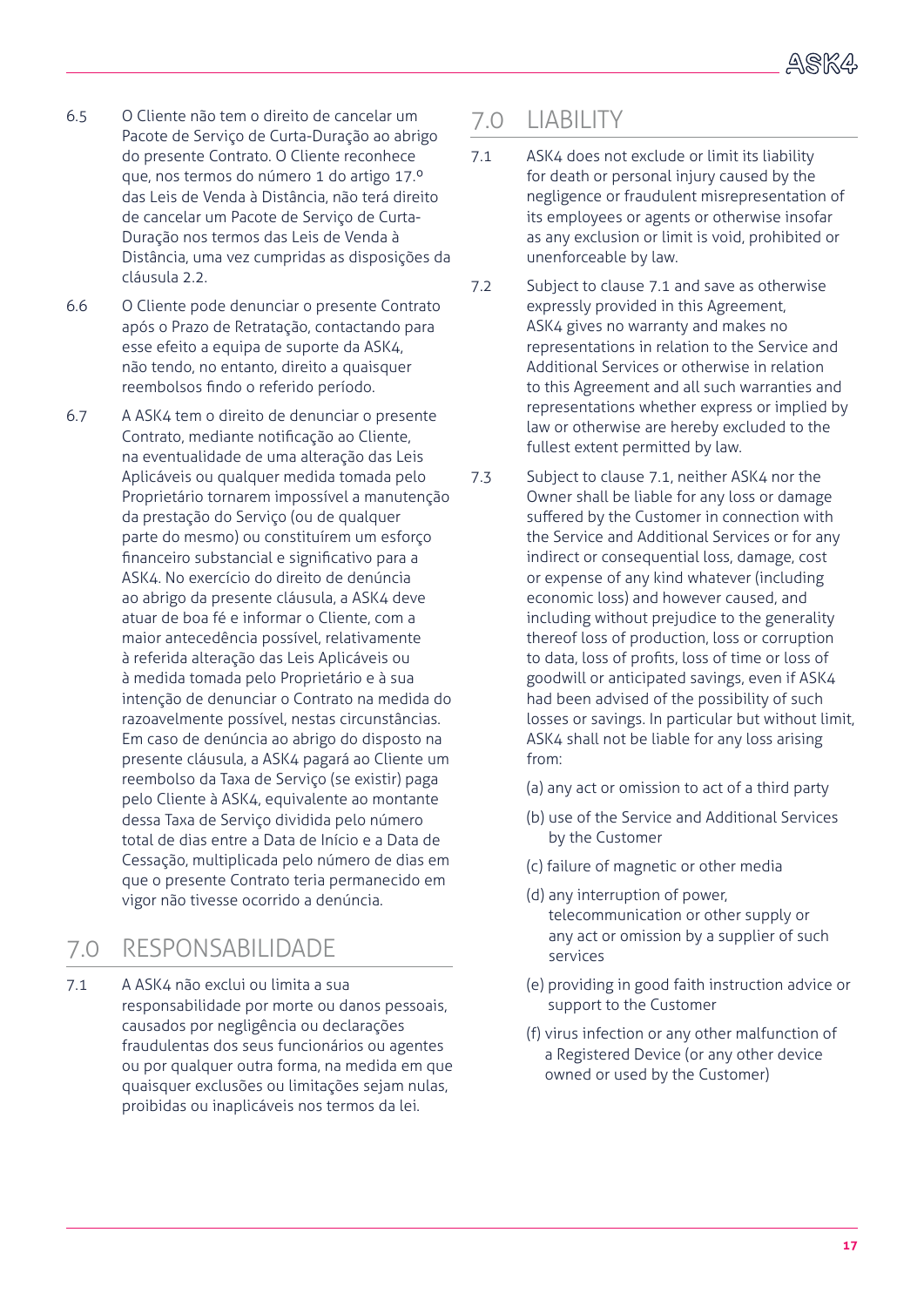- 7.2 Sem prejuízo da cláusula 7.1 e salvo disposição em contrário no presente Contrato, a ASK4 não concede quaisquer garantias nem efetua quaisquer declarações relativamente ao Serviço e Serviços Adicionais, nem em relação a qualquer outra parte do presente Contrato, e quaisquer garantias e declarações expressas ou implícitas por lei ou de outra forma, são deste já excluídas, dentro dos limites permitidos por lei.
- 7.3 Sem prejuízo da cláusula 7.1, nem a ASK4 nem o Proprietário serão responsáveis por quaisquer perdas ou danos sofridos pelo Cliente relacionados com o Serviço ou Serviços Adicionais, nem por quaisquer perdas, danos, custos ou despesas indiretas ou consequenciais, de qualquer tipo (incluindo económicas), independentemente da causa, incluindo, sem prejuízo do anteriormente descrito, quebras de produção, perda ou corrupção de dados, lucros cessantes, perda de tempo ou perda de clientela ou de poupanças antecipadas, ainda que a ASK4 haja sido informada da possibilidade de tais perdas ou poupanças. Em particular, mas não limitando, a ASK4 não será responsabilizada por quaisquer danos emergentes de:
	- (a) quaisquer atos ou omissões por parte de terceiros;
	- (b) utilização do Serviço ou dos Serviços Adicionais por parte do Cliente;
	- (c) falha de material magnético ou de outros meios;
	- (d) qualquer interrupção de energia, telecomunicações ou qualquer outra fonte, ou qualquer ato ou omissão por parte de um fornecedor de tais serviços;
	- (e) disponibilização de boa fé de instruções, aconselhamento ou apoio ao Cliente;
	- (f) infeções de vírus ou qualquer outra avaria de um Dispositivo Registado (ou qualquer outro dispositivo que seja propriedade ou seja utilizado pelo Cliente).

7.4 The Customer agrees to indemnify ASK4 against any liability arising from the Customer's use of the Service and Additional Services in particular but without prejudice to the generality of the foregoing with regard to breach of third-party Intellectual Property rights or violation by the Customer of any other law or regulation

#### 8.0 WARRANTY

8.1 Subject as hereinbefore provided ASK4 warrants to the Customer that the Service and Additional Services shall be supplied with all due care and skill and to the standard of a competent and diligent Internet services provider. ASK4 does not guarantee that there will never be an interruption or any disruption to the Service and/or Additional Services. ASK4 shall use all reasonable and commercially sensible endeavours to ensure that any such interruptions or disruptions are kept to an absolute minimum but the Customer shall not be entitled to any refund of the Service Fee or any other compensation in the event of an interruption or disruption to the Service and/or Additional Services

#### 9.0 MODIFICATIONS TO THE SER-VICES AND AGREEMENT

- 9.1 ASK4 reserves the right to modify the: Acceptable Use Policy, the Support Hours the constituent parts of the Network, the Support Telephone Number and the Support Email Address at any time by immediate notice provided that the Service and/or Additional Services are not materially prejudiced
- 9.2 ASK4 reserve the right to modify these terms and conditions from time to time and shall give the Customer prior notice thereof. If the Customer wishes to object to any change to these terms and conditions any such objection should be lodged with ASK4 within 14 days of notice of change being received. On receipt of any such objection ASK4 shall continue to provide the Service on the basis of the terms and conditions as applying prior to any such change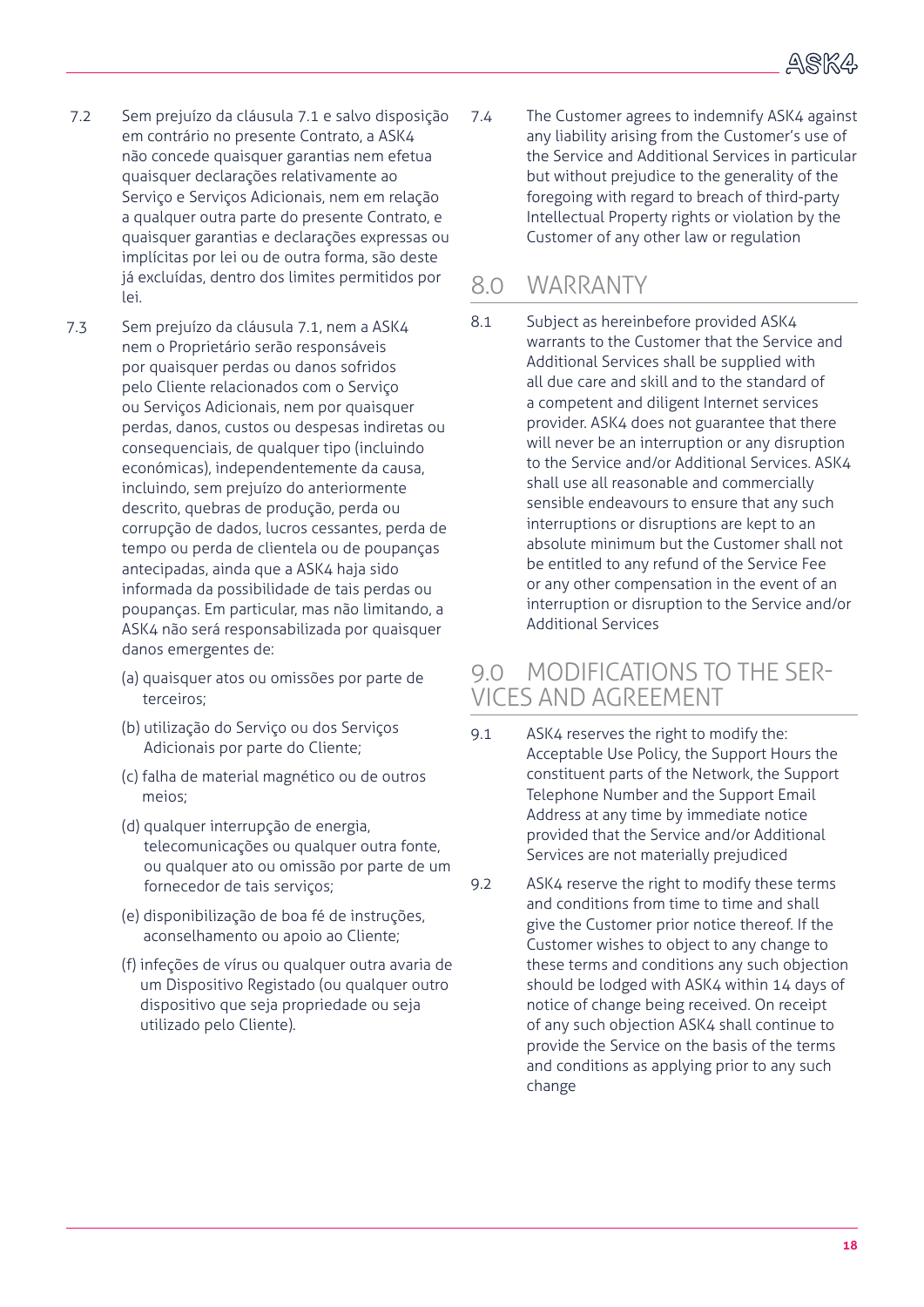7.4 O Cliente aceita indemnizar a ASK4 em virtude de qualquer responsabilidade emergente da utilização do Serviço ou de Serviços Adicionais pelo Cliente, em particular, mas sem prejuízo do anteriormente descrito, relativamente à violação de quaisquer direitos de Propriedade Intelectual de terceiros ou violação de qualquer lei ou regulamento por parte do Cliente

### 8.0 GARANTIA

8.1 De acordo com o anteriormente estabelecido no presente Contrato, a ASK4 garante ao Cliente que o Serviço e os Serviços Adicionais são fornecidos com o devido profissionalismo e competência, e segundo os padrões de um prestador de serviços de Internet competente e diligente. A ASK4 não garante que nunca haverá uma interrupção ou perturbação do Serviço e/ou Serviços Adicionais. A ASK4 empregará todos os esforços razoáveis e comercialmente sensatos para assegurar que quaisquer interrupções ou perturbações sejam limitadas a um mínimo absoluto de ocorrências, não tendo, porém, o Cliente direito a qualquer reembolso da Taxa de Serviço ou qualquer outra compensação, em caso de uma interrupção ou perturbação do Serviço e/ou dos Serviços Adicionais

#### 9.0 MODIFICAÇÕES AO SERVIÇO E AO CONTRATO

- 9.1 A ASK4 reserva o direito de modificar, em qualquer altura: a Política de Uso Aceitável, o Horário de Suporte, os elementos constitutivos da Rede, Número de Telefone de Suporte e Endereço de E-mail de Suporte, mediante notificação imediata, desde que o Serviço e/ou Serviços Adicionais não sejam materialmente prejudicados
- 9.2 A ASK4 reserva o direito de modificar, ocasionalmente, os presentes termos e condições, notificando antecipadamente o Cliente. Caso o Cliente se pretenda opor a qualquer alteração dos presentes termos e condições, tal oposição deverá ser apresentada junto da ASK4, no prazo de 14 dias contados da recepção da notificação da alteração. Caso receba uma oposição nesses termos, a ASK4 continuará a prestar o Serviço, com base nos termos e condições aplicáveis até ao momento da alteração.

#### 10.0 NATURE OF AGREEMENT

- 10.1 ASK4 shall be entitled to carry out its obligations under this Agreement through any agents or sub-contractors appointed by it in its absolute discretion for that purpose
- 10.2 ASK4 shall be entitled to assign this Agreement at any time
- 10.3 The Customer shall not assign this Agreement
- 10.4 This Agreement contains the entire agreement between the parties with respect to its subject matter
- 10.5 Each party acknowledges that in entering into this Agreement it does not do so on the basis of or rely on any representation, warranty or other provision except as expressly provided in this Agreement

#### 11.0 FORCE MAJEURE

11.1 Neither party shall be liable for any breach of this Agreement caused by an Act of God, insurrection or civil disorder, war or military operations, national or local emergency, acts or omissions of government or other competent authority, industrial disputes of any kind, fire, lightning, explosion, floods, subsidence, acts or omissions of persons or bodies for whom either party is not responsible, any change to Software or Internet protocols or failure of the Internet in part or in whole or any other causes whether similar or dissimilar outside either party's reasonable control

#### 12.0 NOTICES

- 12.1 Notices by the Customer to ASK4 shall be made in writing and shall be delivered personally or sent by first class post in a pre-paid envelope (and air mail if overseas) to the Registered Office address of ASK4 or such other address as ASK4 shall from time to time advise
- 12.2 Notices by ASK4 to the Customer shall be made in writing and shall be delivered personally or sent by first class post in a pre-paid envelope to the address of the Customer at the Premises or sent by email to the email address held by ASK4 for the Customer
- 12.3 In the absence of evidence of earlier receipt, any notice or other communication shall be deemed to have been duly given: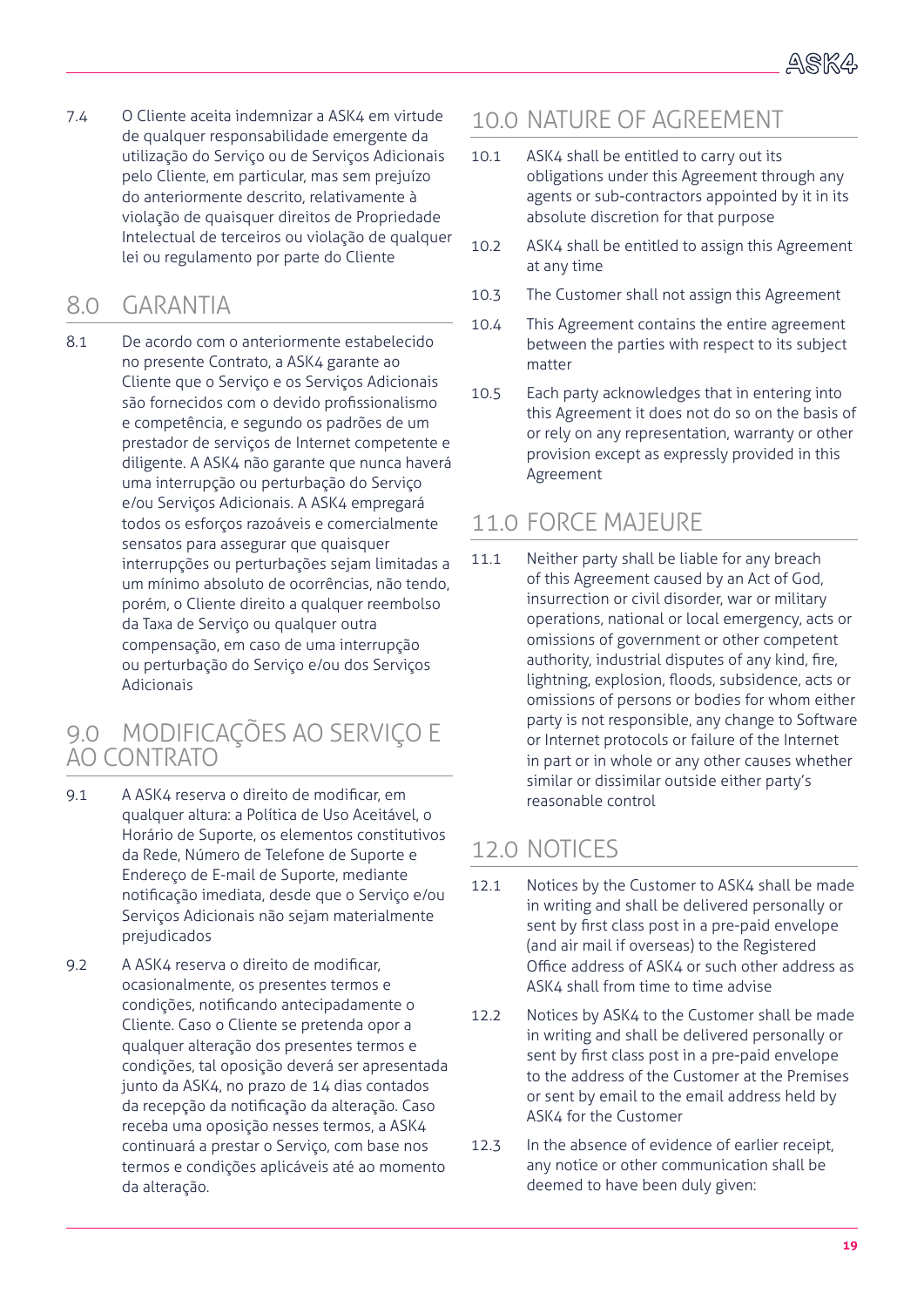## 10.0 NATUREZA DO CONTRATO

- 10.1 A ASK4 tem o direito de cumprir as obrigações que lhe incumbem ao abrigo do presente Contrato, por via de quaisquer agentes ou subcontratados por si designados, a seu exclusivo critério, para esse efeito.
- 10.2 A ASK4 tem o direito de, a qualquer altura, ceder a sua posição contratual no presente Contrato
- 10.3 O Cliente não tem o direito de ceder a sua posição contratual no presente Contrato
- 10.4 O presente Contrato constitui a totalidade do acordo entre as partes em relação ao seu objeto
- 10.5 Cada uma das partes reconhece que, ao celebrar o presente Contrato, não o faz, de modo algum, com base em quaisquer declarações, garantias ou outras disposições, excepto no que toca ao disposto no presente Contrato

### 11.0 FORÇA MAIOR

11.1 Nenhuma das partes será responsável por qualquer incumprimento do presente Contrato que seja causado por um ato de Deus, insurreição ou distúrbios civis, guerra ou operações militares, emergência local ou nacional, atos ou omissões governamentais ou de outras entidades competentes, litígios industriais de qualquer tipo, incêndios, relâmpagos, explosões, cheias, abatimento do solo, atos ou omissões de pessoas ou órgãos relativamente aos quais nenhuma das partes é responsável, qualquer modificação de Software ou protocolos de Internet ou falha parcial ou total da Internet, ou quaisquer outras causas similares ou distintas fora do razoável controlo das partes.

## 12.0 COMUNICAÇÕES

12.1. As comunicações do Cliente à ASK4 deverão ser efetuadas por escrito e entregues em mão ou enviadas por correio expresso com portes pagos (e por correio aéreo, no estrangeiro), para a Sede Social da ASK4 ou qualquer outra morada que a ASK4 venha a indicar

- (a) if delivered personally when left at the address
- (b) if sent by mail two days after posting it
- (c) if sent by email 4 hours after sending

#### 13.0 MISCELLANEOUS

- 13.1 Any waiver by either party of a breach by the other of any condition shall be limited to the particular breach and shall not operate in respect of any future breach by that party and no delay on the part of either party to act upon a breach shall be deemed a waiver of that breach.
- 13.2 If any condition shall be held void, voidable, invalid or inoperative then it shall be severed from this Agreement to the fullest extent permitted under law and the remaining conditions shall remain in full force and effect.
- 13.3 The provisions of 7.4 shall survive termination of this Agreement

#### 14.0 GOVERNING LAW

14.1 This Agreement shall be governed by Portuguese Law

#### 15.0 COMPLAINTS

15.1 ASK4 agrees to comply with its Code of Practice and the ISPA CoP and in particular to deal with any complaints relating to the provision of the Service or any other services provided by ASK4 in accordance with the Code of Practice and the ISPA CoP. The Customer should address any complaint related to this Agreement to complaints@ask4.com or by letter to the Complaints Team at the Registered Office. Further information on the complaints procedure can be found at http://portal. ask4.com/support/contact/ask4-complaintsprocedure/. If any complaint related to this Agreement cannot be resolved by negotiation, the Customer may choose to submit such dispute to an arbitration tribunal of an arbitration centre for consumer disputes duly authorized in Portugal, under Portuguese Law on Essential Public Services (approved by the Law no. 23/96 of 26 of July as amended from time to time), if applicable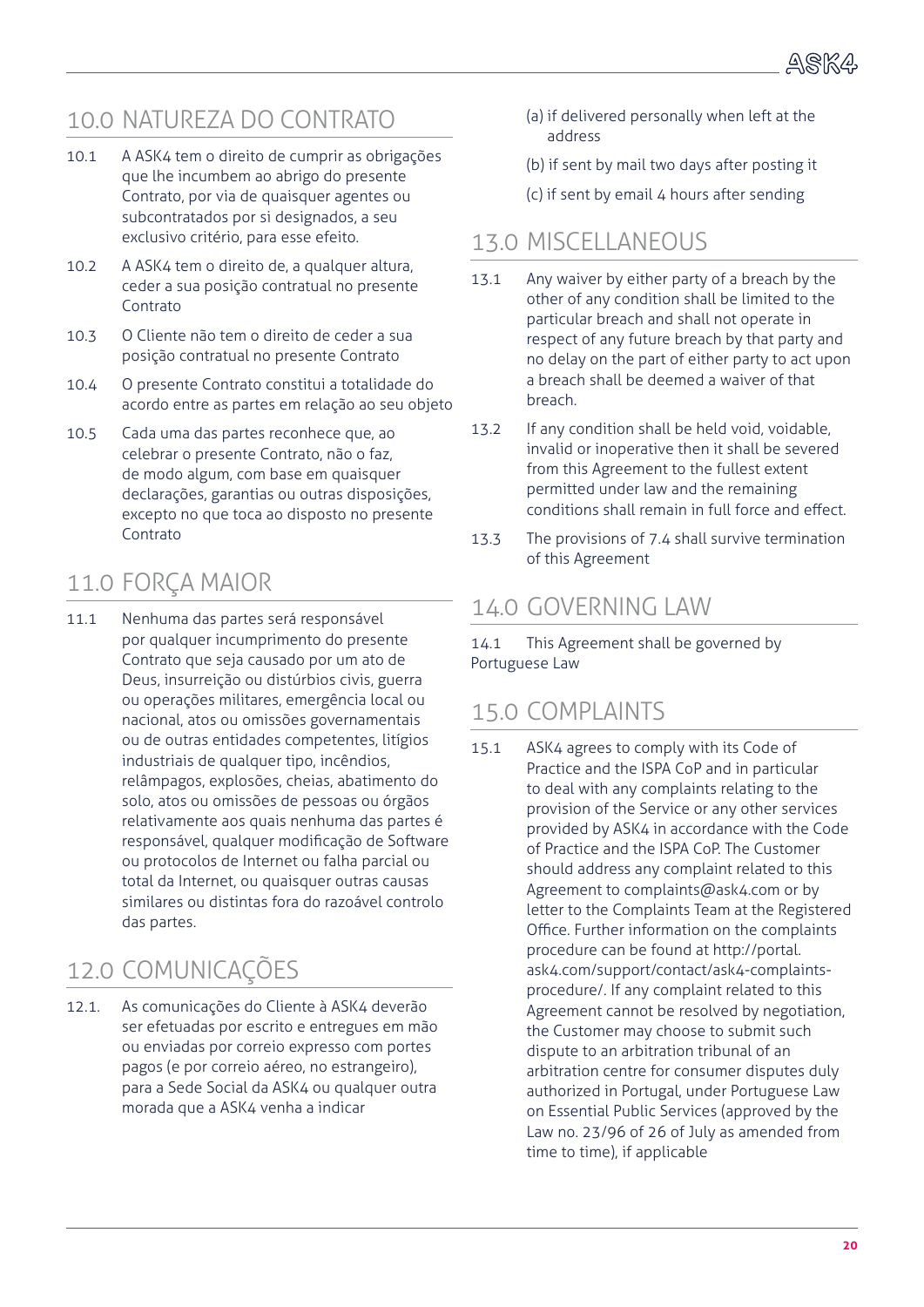- 12.2. As comunicações da ASK4 ao Cliente deverão ser efetuadas por escrito e entregues em mão ou enviadas por correio expresso com portes pagos para o endereço do Cliente nas Instalações, ou enviadas por e-mail para o endereço de e-mail mantido pela ASK4 para o Cliente.
- 12.3. Na ausência de comprovativo de receção anterior, qualquer notificação ou outra comunicação deve considerar-se eficaz:
	- (a) se for entregue em mão, no momento da sua entrega na morada;
	- (b) se for enviada por correio postal, dois dias após a expedição;
	- (c) se for enviado por e-mail, 4 horas após envio.

## 13.0 DISPOSIÇÕES GERAIS

- 13.1. A renúncia por qualquer das partes a um incumprimento de qualquer disposição pela outra parte é limitada a esse incumprimento em concreto, e não deve operar face a qualquer outro futuro incumprimento dessa parte, e qualquer demora de qualquer das partes em atuar perante um incumprimento não é considerada como uma renúncia a tal incumprimento.
- 13.2. No caso de qualquer disposição ser considerada nula, anulável, inválida ou ineficaz, a mesma deverá ser excluída do presente Contrato, dentro dos limites máximos permitidos por lei, permanecendo as restantes disposições plenamente válidas e eficazes.
- 13.3. As disposições da cláusula 7.4 permanecerão em vigor após a cessação do presente Contrato.

### 14. LEI APLICÁVEL

14.1. O presente Contrato é regulado pela lei portuguesa

## 15.0. RECLAMAÇÕES

15.1. A AKS4 obriga-se a cumprir o Código de Conduta e o ISPA CoP e, em especial, a lidar com quaisquer reclamações relativas à prestação do Serviço ou de quaisquer outros serviços prestados pela ASK4 em conformidade com o Código de Conduta e com o ISPA CoP. O Cliente deve remeter qualquer reclamação

### ACCEPTABLE USE POLICY

Reference in the Acceptable Use Policy to 'You' or 'Yours' is a reference to the Customer or the Customer's as the case may be

### 1.0 DISRUPTION TO THE SERVICE

You may not disrupt the Service. The Service may not be used to access or interfere with computer networking or telecommunications services of any customer, host or network, including, without limitation, denial of service attacks, flooding of a network, overloading a service, improper seizing and abuse of operator privileges and attempts to "crash" a host. The transmission or dissemination of any information or software that contains a virus or other harmful feature also is prohibited. You are solely responsible for the security of any device that you choose to connect to the Service, including any data stored on that device.

You shall not use a wireless device or personal access point which may in any way interfere with, or in any way reduce the quality of, the 4Wireless service by causing a reduction in signal strength or signal availability for other customers who use 4Wireless. ASK4 reserve the right to disable or restrict access by devices that are in breach of this term. A device that falls within this provision is one that is competing on the same radio frequency as 4Wireless (either 2.4Ghz or 5Ghz) and is preventing another customer from receiving a good quality 4Wireless service. ASK4 shall be the sole arbiter of any disputes arising under the provisions of this paragraph.

ASK4 reserves the right to impose transfer-limits on customers who regularly use the Service in an excessive fashion where such usage disrupts the service of other customers.

The Service is intended to be used for personal noncommercial purposes only within a single dwelling and on a single computer (save where the particular Service package the Customer subscribes to provides for access by multiple machines within a single dwelling). You shall not make the Service available to any third party by any means, and in particular but without prejudice to the generality thereof, by using any form of wireless access system, (but this provision shall not apply to anyone having a legitimate right to use 4Wireless). It is your responsibility to secure your own computer and systems so that third parties cannot gain access to the Service and use resources without your specific knowledge.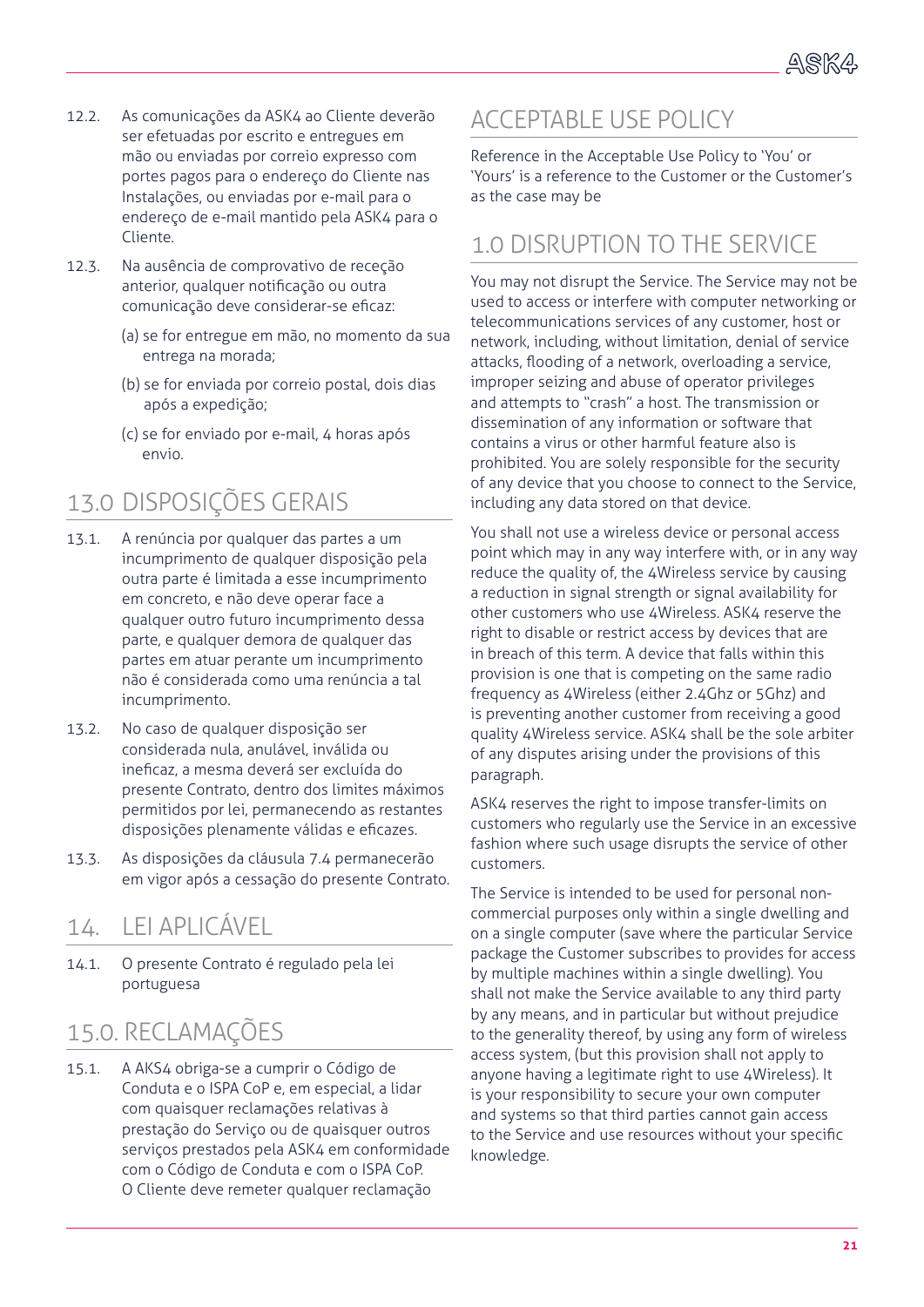relacionada com o presente Contrato para o endereço complaints@ask4.com ou através de correio destinado ao Departamento de Reclamações na Sede Social. Informação adicional relativa ao procedimento de reclamação encontra-se disponível em http:// portal.ask4.com/support/contact/ask4 complaints-procedure/. No caso de qualquer reclamação relacionada a este Contrato não puder ser resolvida através de negociação, o Cliente poderá optar por submeter tal disputa a um tribunal arbitral de um centro de arbitragem para disputas de consumidores, devidamente autorizadas em Portugal, de acordo com a Lei Portuguesa sobre Serviços Públicos Essenciais (aprovada pela Lei nº. 23/96 de 26 de julho, actualizada com as alterações ocasionais), se aplicável.

# POLÍTICA DE USO ACEITÁVEL

A referência na Política de Uso Aceitável a "Você" ou "Seu" é uma referência ao Cliente ou "do Cliente", conforme o caso

### 1.0 INTERRUPÇÃO DO SERVIÇO

O Cliente não pode interromper o Serviço. O Serviço não pode ser utilizado para aceder ou interferir com redes informatizadas ou serviços de telecomunicação de qualquer outro cliente, anfitrião ou rede, incluindo, sem limitar, ataques de recusa de serviço, sobrecarga de rede ou serviço, apropriação imprópria e abuso dos privilégios de gestor, bem como tentativas de fazer colapsar um anfitrião. A transmissão ou disseminação de qualquer informação ou software que contenha um vírus ou outra característica nociva é também proibida. O Cliente é totalmente responsável pela segurança de qualquer dispositivo por si utilizado para se ligar ao Serviço, incluindo quaisquer dados armazenados nesse dispositivo.

O Cliente não deve utilizar qualquer dispositivo sem fios ou ponto de acesso pessoal que possa, de qualquer maneira, interferir com o serviço 4Wireless, ou de qualquer maneira reduzir a sua qualidade, por via de uma redução na força ou disponibilidade do sinal para outros clientes que utilizem o serviço 4Wireless. A ASK4 reserva o direito de desativar ou restringir o acesso por parte de dispositivos que violem a presente disposição. Considera-se um dispositivo que viole esta disposição aquele que esteja a competir na mesma frequência de rádio que o 4Wireless (2.4GHz ou 5GHz) e que impeça outro Cliente de receber em boa qualidade o serviços

#### 2.0 INAPPROPRIATE USE

There may be content on the Internet or otherwise available through the Service which may be offensive to some individuals, or which may not be in compliance with all local laws, regulations and other rules. For example, it is possible to obtain access to content that is pornographic or offensive, particularly for children. ASK4 assumes no responsibility for the content contained on the Internet or otherwise available through the Service. You assume the risk of accessing content through the Service, and neither ASK4 nor any of its employees, agents or suppliers shall have any liability for any claims, losses, actions, damages, suits or proceedings arising out of or otherwise relating to access to such content. Content questions or complaints should be addressed to the content provider and not to ASK4.

You are solely responsible for any information that you publish on the Internet. You must ensure that the recipient of the content is appropriate. For example, you must take appropriate precautions to prevent minors from receiving inappropriate content. ASK4 and its employees reserve the right (but are under no obligation) to refuse to post or to remove any information or materials, in whole or in part, that it, in its sole discretion, deems to be offensive, indecent, or otherwise inappropriate regardless of whether such material or its dissemination is unlawful.

#### 3.0 INTELLECTUAL PROPERTY RIGHTS

The Service must not be used to access, host, share, copy or distribute unlawful material in any way and in particular but without prejudice to the generality thereof material that is protected by Copyright, Trademark, Registered Design Rights or any other recognised Intellectual Property Rights without the express permission of the holder of such rights by any means in particular but without prejudice to the generality thereof by peer-to-peer file sharing. You agree to indemnify ASK4 absolutely with regard to any liability arising in this respect. ASK4 reserves the right at its absolute discretion to limit access to services that in its opinion exist primarily or entirely for the purpose of sharing material in breach of Intellectual Property Rights. ASK4 reserves the right to discontinue the Service if you are in breach of this provision and to charge a re-connection fee in the event that ASK4 agrees in its absolute discretion to re-connect the Service.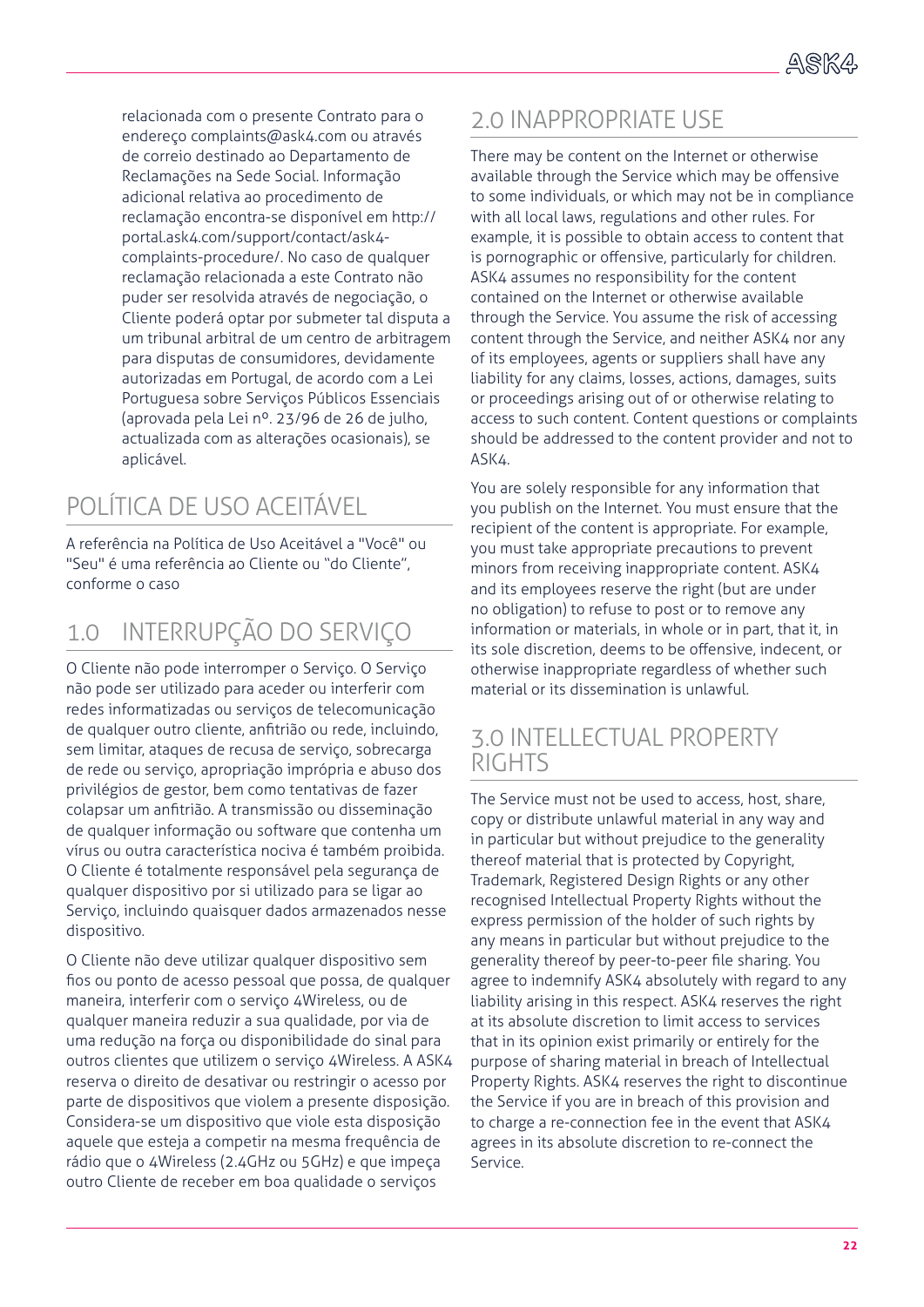4Wireless. A ASK4 é o decisor único de quaisquer litígios emergentes da presente disposição.

A ASK4 reserva o direito de impor limites de transferências aos Clientes que utilizem regularmente o Serviço de forma excessiva, sempre que tal utilização interrompa o serviço de outros clientes.

O Serviço destina-se, exclusivamente, a utilização pessoal e não-comercial, dentro de uma única habitação e num único computador (salvo quando o Serviço subscrito pelo Cliente em concreto permita o acesso mediante vários dispositivos dentro de uma única habitação). O Cliente não deve disponibilizar o acesso a quaisquer terceiros, por quaisquer meios, e, em particular, sem prejuízo do anteriormente disposto, através da utilização de qualquer forma de sistema de acesso sem fios, (esta disposição não é, porém, aplicável a quem tenha o legítimo direito de utilizar o 4Wireless). É da responsabilidade do Cliente proteger o seu computador e outros sistemas informáticos, de modo a que nenhum terceiro tenha acesso ao Serviço e utilize recursos sem o conhecimento do Cliente.

## 2.0 USO INAPROPRIADO

Pode haver conteúdo na Internet, ou de outra forma disponível através do Serviço, que seja ofensivo para alguns indivíduos, ou que possa não estar em conformidade com todas as leis, regulamentos e outras regras locais. Por exemplo, é possível obter acesso a conteúdo que seja pornográfico ou ofensivo, em particular para crianças. A ASK4 não assume quaisquer responsabilidades pelo conteúdo existente na Internet ou de outra forma disponível através do Serviço. O Cliente assume o risco de aceder a conteúdos através do Serviço, e nem a ASK4 nem nenhum dos seus empregados, agentes ou fornecedores terão qualquer tipo de responsabilidade por quaisquer queixas, perdas, ações, danos, litígios ou outros processos decorrentes ou de outra forma relacionados com o acesso a tais conteúdos. As questões ou queixas relacionadas com os conteúdos devem ser dirigidas ao fornecedor do conteúdo, e não à ASK4.

O Cliente é exclusivamente responsável por qualquer informação que publique na Internet. O Cliente deve assegurar que o destinatário do conteúdo é indicado a recebê-lo. Por exemplo, o Cliente deve tomar as precauções adequadas para evitar que menores recebam conteúdos inapropriados. A ASK4 e os seus trabalhadores reservam o direito (mas não se encontram obrigados) a recusar publicar ou remover, no todo ou em parte, qualquer informação ou materiais que, de acordo com o seu exclusivo critério, considerem

### 4.0 LEGAL OBLIGATIONS

By using the Service to reproduce, publish, display, transmit and distribute content, you are warranting that the content complies with this Policy and authorising ASK4 and its employees, agents and suppliers to reproduce, publish, display, transmit and distribute such content as necessary for ASK4 to deliver the content in a timely manner when required through legal processes.

## ASK4 CANCELLATION FORM

Any non-business service from Ask4 (apart from Short Term Packages) can be cancelled up to using this form.

You have the right to cancel this contract within 14 days without giving any reason. The cancellation period will expire after 14 days from the date of conclusion of the contract.

[ASK4 note: 'the date of conclusion of the contract' is the date of the Service Confirmation generated as part of the online sign up process or the date of an email confirming the terms of the services ordered. 'Contract' has the same meaning as 'Agreement' in the ASK4 User Agreement.]

To exercise the right to cancel, you must inform us of your decision to cancel this contract by a clear statement (e.g. a letter sent by post or e-mail). You may use the attached model cancellation form, but it is not obligatory. The letter or the notice should be sent to ASK4 Portugal Limited [in one of the following ways]: by post to Devonshire Green House, 14 Fitzwilliam Street Sheffield S1 4JL; or by email to suporte@ask4.com

To meet the cancellation deadline, it is sufficient for you to send your communication concerning your exercise of the right to cancel before the cancellation period has expired.

[ASK4 note: you can telephone us to tell us that you wish to cancel but we cannot act on a telephone call alone. It is essential that if you wish to cancel, you follow the procedure set out above]

### EFFECTS OF CANCELLATION

[ASK4 note: the following does not apply to Intermediate Summer Service – see the subsequent provision]

If you cancel this contract, we will reimburse to you all payments received from you, including the costs of delivery (except for the supplementary costs arising if you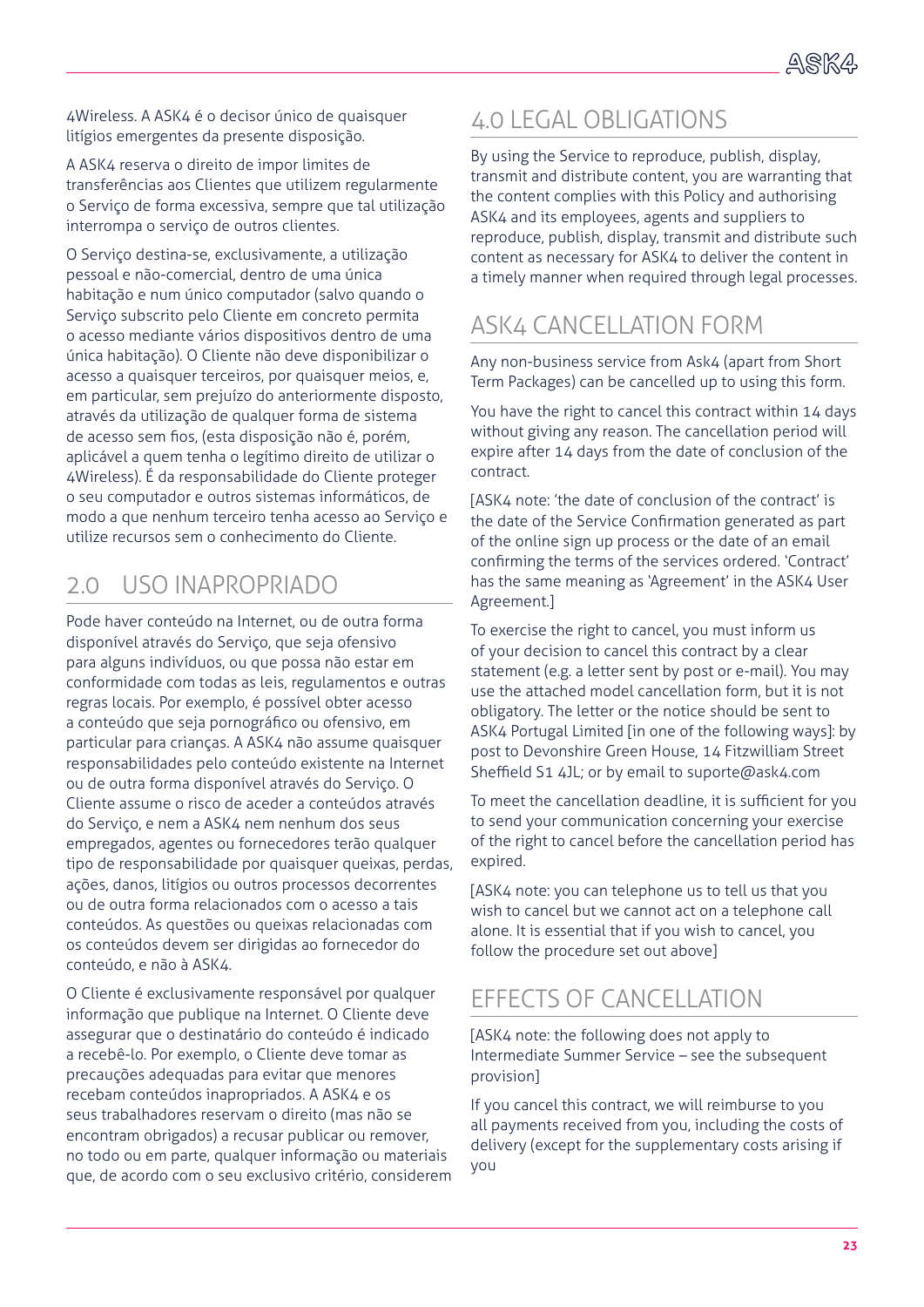

ofensivos, indecentes ou por qualquer outra forma inapropriados, independentemente de tais materiais, ou a sua difusão, serem ilegais.

#### 3.0 DIREITOS DE PROPRIEDADE IN-TELECTUAL

O Serviço não deve ser usado para, por qualquer forma, aceder, alojar, partilhar, copiar ou distribuir material ilegal e, em particular, mas sem prejuízo do anteriormente disposto, material que seja protegido por Direitos de Autor, Marcas Registadas, Modelo ou Desenhos Registados ou quaisquer outros Direitos de Propriedade Intelectual reconhecidos, sem autorização expressa do titular de tais direitos, por qualquer modo, nomeadamente, mas sem prejuízo do anteriormente disposto, através de partilha peer-to-peer de arquivos. O Cliente aceita indemnizar a ASK4 na totalidade, relativamente a qualquer responsabilidade emergente a este respeito. A ASK4 reserva o direito de, a seu exclusivo critério, limitar o acesso a serviços que, na sua opinião, existam, principal ou inteiramente, para partilhar materiais em violação de Direitos de Propriedade Intelectual. A ASK4 reserva o direito de interromper o Serviço, no caso de o Cliente violar a presente disposição, bem como de cobrar uma taxa de restabelecimento, no caso de a ASK4 aceitar, a seu critério exclusivo, o restabelecimento do Serviço.

## 4.0 OBRIGAÇÕES LEGAIS

Ao utilizar o Serviço para reproduzir, publicar, exibir, transmitir e distribuir conteúdos, o Cliente garante que o conteúdo cumpre com a presente Política e autoriza a ASK4 e os seus trabalhadores, agentes e fornecedores a reproduzir, publicar, exibir, transmitir e distribuir tais conteúdos, conforme seja necessário à ASK4 disponibilizar os mesmos em tempo útil, quando solicitada a tal no âmbito de procedimentos judiciais.

chose a type of delivery other than the least expensive type of standard delivery offered by us), without undue delay, and in all cases not later than 14 days from the date in which we are informed of your decision to cancel this contract

[ASK4 note: the following provision applies to Intermediate Summer Service – see clause 5.4 of the ASK4 User Agreement for full details]

In respect of the Intermediate Summer Service, if you requested to begin the performance of services during the cancellation period, you shall pay us a reasonable amount which is in proportion to what has been performed until you have communicated us your cancellation from this contract, in comparison with full coverage of the contract.

We will make the reimbursement using the same means of payment as you used for the initial transaction, unless you have expressly agreed otherwise; in any event, you will not incur any fees as a result of the reimbursement.

## MODEL CANCELLATION FORM

To ASK4 Portugal Limited [in one of the following ways]: by post to Devonshire Green House, 14 Fitzwilliam Street Sheffield S1 4JL; or by email to suporte@ask4. com

I/We [\*] hereby give notice that I/we [\*] cancel my/our [\*] contract for the supply of the following service

[ASK4 note: Insert above brief details of service ordered]

Ordered on [Insert date] Name of consumer(s)

[ASK4 note; the 'consumers' are you, the person or persons who placed the order] Address of consumer(s)

Signature of consumer(s) (only if this form is notified on paper)

Date

[\*] Delete as appropriate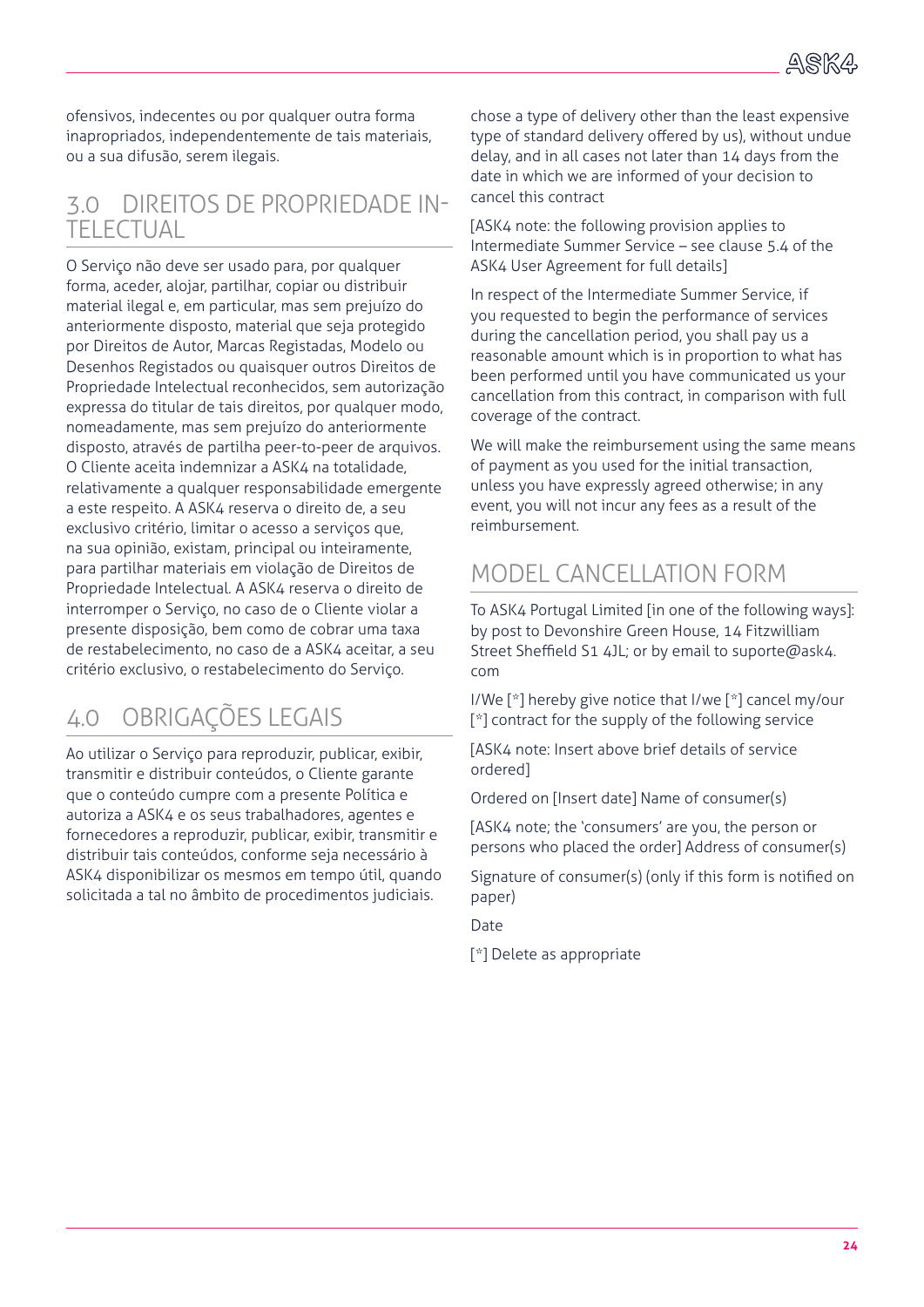#### FORMULÁRIO DE CANCELAMENTO DA ASK4

Qualquer serviço não comercial da Ask4 (exceto o Serviço de Curta-Duração) pode ser cancelado usando este formulário.

O Cliente tem o direito de cancelar o presente contrato, dentro do prazo de 14 dias, sem necessidade de indicar um motivo justificativo. O prazo de cancelamento expira 14 dias após a data de celebração do contrato.

[Nota da ASk4: "a data de celebração do contrato" é a data da Confirmação do Serviço emitida como parte do processo de subscrição online ou a data do e-mail de confirmação dos termos do serviço solicitado. "Contrato" tem o mesmo significado que o descrito nos termos de utilização da ASK4.]

Para exercer o direito de cancelamento, o Cliente deve informar a ASK4 da sua decisão de cancelar o presente contrato através de uma declaração inequívoca (ex. por Carta ou e-mail). O Cliente poderá utilizar o formulário de cancelamento em anexo, mas tal não é obrigatório. A carta ou notificação deve ser enviada para ASK4 Portugal Limited [através de uma das seguintes maneiras]: por correio, para Devonshire Green House, 14 Fitzwilliam Street Sheffield S1 4JL; ou por e-mail, para suporte@ask4.com.

Para observar o prazo de cancelamento, é suficiente o Cliente enviar a comunicação expressando o exercício do direito de cancelamento, antes de o prazo de cancelamento terminar.

[Nota da ASK4: o Cliente poderá comunicar, telefonicamente, à ASK4 que pretende o cancelamento, embora não seja possível à ASK4 efetuar o cancelamento por esta via. Caso pretenda efetivamente proceder ao cancelamento, o Cliente deve observar o procedimento acima definido]

Efeitos do cancelamento

[Nota da Ask4: as seguintes disposições não são aplicáveis ao Pacote Intermédio de Verão – ver a disposição seguinte]

Em caso de cancelamento do presente contrato, a ASK4 reembolsará a totalidade dos pagamentos recebidos do Cliente, incluindo os custos de entrega (exceto os custos adicionais decorrentes da escolha do Cliente de um meio de entrega que não o menos dispendioso de entre os meios propostos pela ASK4), sem atrasos indevidos e, em qualquer caso, até um máximo de 14 dias decorridos da data em que a ASK4 foi informada da decisão de cancelamento do contrato.

#### THINGS WE ARE REQUIRED TO TELL YOU

Below we set out the data required by article 4 of the Portuguese Law on the Distance and Off-Premises Contracts (approved by the Decree-Law no. 24/2014 of 14 of February as amended from time to time) also known as the Distance Selling Regulations.

- (a) The description of services will be provided as part of the sign up process
- (b) We are ASK4 Portugal Limited company number 10733573
- (c) Our address is Devonshire Green House 14 Fitzwilliam Street Sheffield S1 4JL. Our phone number is 0114 303 3232. We do not have a fax number. Our email address is suporte@ask4.com
- (d) We are not acting on behalf of any other trader
- (e) Our only place of business for the purpose of these regulations is as at (c) above
- (f) The total price for the services will be shown as part of the sign up process
- (g) There are no delivery charges
- (h) Where there is a monthly or other periodic payment due this will be shown as part of the sign up process
- (i) There is no cost of using the distance communication for the conclusion of the contract other than at the basic rate
- (j) Payment will be taken when you place the order for the service. The time by which the service will be enabled will be as soon as you complete the sign up process
- (k) Our complaints handling policy can be found at https://support.ask4.com/other/terms-ofuse/ and at https://support.ask4.com/other/ making-a-formal-complaint/
- (l) Except in the case of a Short Term Service Package you have a right to cancel for 14 days from the date on which you receive the Service Confirmation. The Service Confirmation will be presented to you as part of the online sign up process or sent to you by email immediately after you place the order. Please see Appendix 1 to the ASK4 User Agreement above where the right to cancel is detailed and a model cancellation form can be found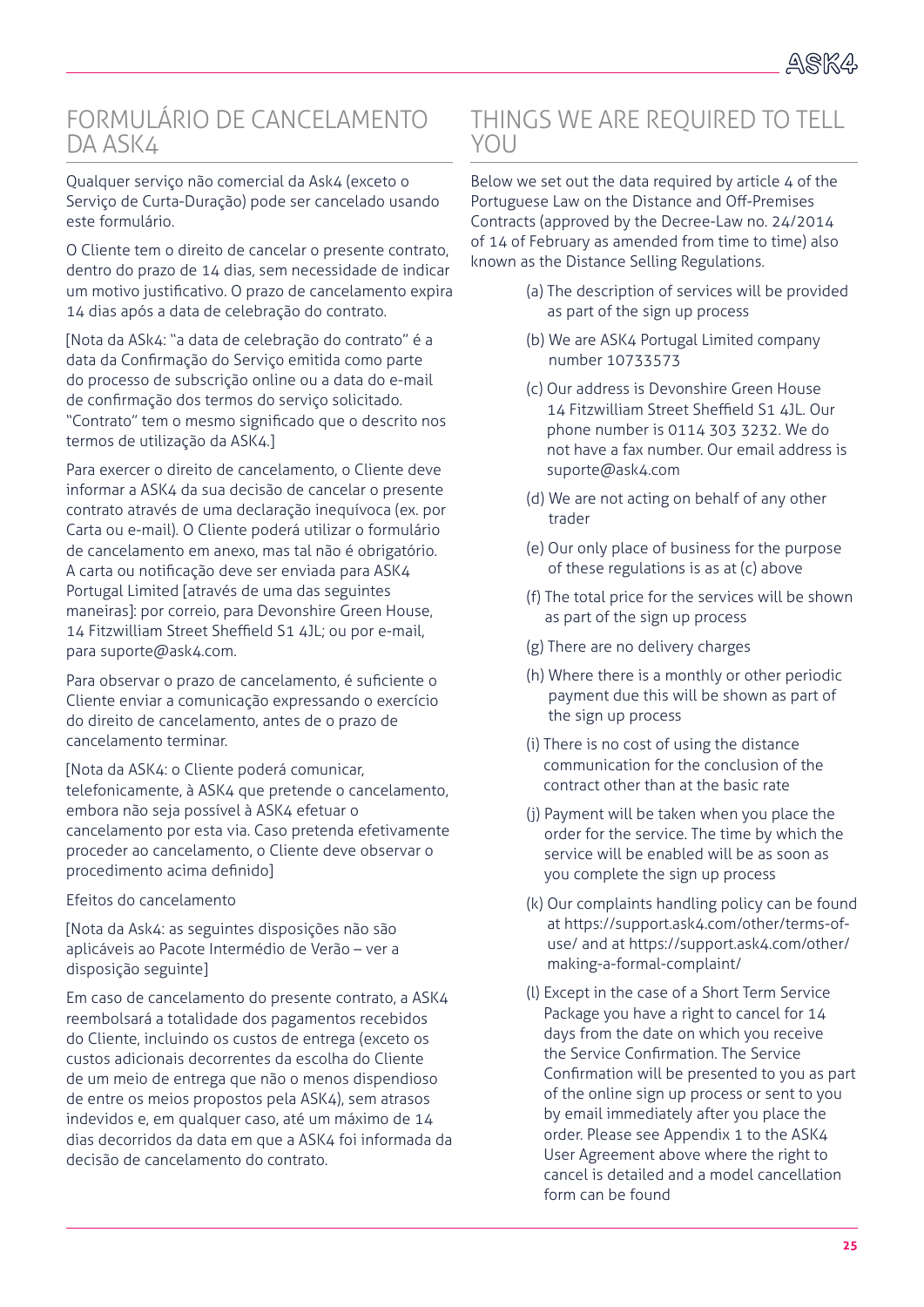[Nota da ASK4: a seguinte disposição é aplicável ao Pacote Intermédio de Verão – para mais informações, ver cláusula 5.4 do Contrato Utilização da Ask4]

Relativamente ao Pacote Intermédio de Verão, caso o Cliente tenha solicitado o início do fornecimento de serviços durante o período de cancelamento, deverá pagar à ASK4 um montante razoável, o qual será proporcional ao que foi fornecido até à comunicação de cancelamento do presente contrato, em comparação com a cobertura total do contrato.

Faremos o reembolso utilizando os mesmos meios de pagamento que o Cliente utilizou para a transacção inicial, a menos que o Cliente tenha expressamente acordado em contrário; em qualquer caso, o Cliente não incorrerá em custos como resultado do reembolso.

Modelo de Formulário de Cancelamento

À ASK4 Portugal Limited [de uma das seguintes formas]: por correio, para Devonshire Green House, 14 Fitzwilliam Street Sheffield S1 4JL; ou por e-mail, para suporte@ask4.com

Eu/Nós [\*] pelo presente comunico/comunicamos[\*] de que cancelo/cancelamos[\*] o meu/nosso [\*] contrato para o fornecimento do seguinte serviço

[Nota da ASK4: Insira acima breves detalhes acerca do serviço solicitado]

Solicitado em [Inserir data] Nome do(s) consumidor(es)

[Nota da ASK4; os "consumidores" é/são a pessoa ou as pessoas que efetuaram o pedido]

Endereço do(s) consumidor(es)

Assinatura do(s) consumidor(es) (somente se o presente formulário for entregue em papel)

#### Data

[\*] Apague, conforme apropriado

## INFORMAÇÃO OBRIGATÓRIA

Apresentamos abaixo os dados exigidos pelo artigo 4.º da Lei Portuguesa dos Contratos Celebrados à Distância e Fora do Estabelecimento Comercial (aprovada pelo Decreto-Lei n.º 24/2014, de 14 de Fevereiro e de acordo com as alterações ocasionalmente introduzidas), também conhecida como Leis de Venda à Distância

- (a) A descrição dos serviços será disponibilizada como parte do processo de subscrição
- (b) Somos a ASK4 Portugal Limited, uma sociedade registada em Inglaterra sob o número 10733573
- (m) The contract does not relate to the sale of goods.
- (n) In the case of an Intermediate Summer Package you will have to pay an initial connection charge of £10 plus VAT and pay for the Service Element (see clause 5.4 of the ASK4 User Agreement) for the period up to cancellation on a pro rata basis. This is in accordance with paragraph 2 and 3 of article 15.º of the Distance Selling Regulations. In other cases you will have nothing to pay if you exercise your statutory right to cancel
- (o) Except in the case of a Short Term Service Package you have the right to cancel so this provision is not applicable. The right to cancel in respect of a Short Term Service Package is lost as soon as the Service is enabled. This is in accordance with paragraph 2 and 3 of article 15.º of the Distance Selling Regulations.
- (p) The contract does not relate to the sale of goods
- (q) For support please phone 0114 303 3232 or email suporte@ask4.com
- (r) For our code of practice please see https:// support.ask4.com/other/terms-of-use/
- (s) The duration of the contract will be provided as part of the sign up process.
- (t) Termination provisions can be found in the ASK4 User Agreement above
- (u) The minimum duration of your obligations is for the duration of the contract and will be provided as part of the sign up process
- (v) There is no requirement for the payment of a security deposit or any form of guarantee
- (w) The contract does not relate to digital content
- (x) Customers within the EU can raise an issue via the Online Dispute Resolution platform at: https://ec.europa.eu/consumers/odr/ main/?event=main.home.show. You'll need the details below to do this: Name: Ask4 Portugal Limited Website: https://support. ask4.com/other/contact-us/, Our location: Devonshire Green House, 14 Fitzwilliam Street, Sheffield S1 4JL, Our email address: complaints@ask4.com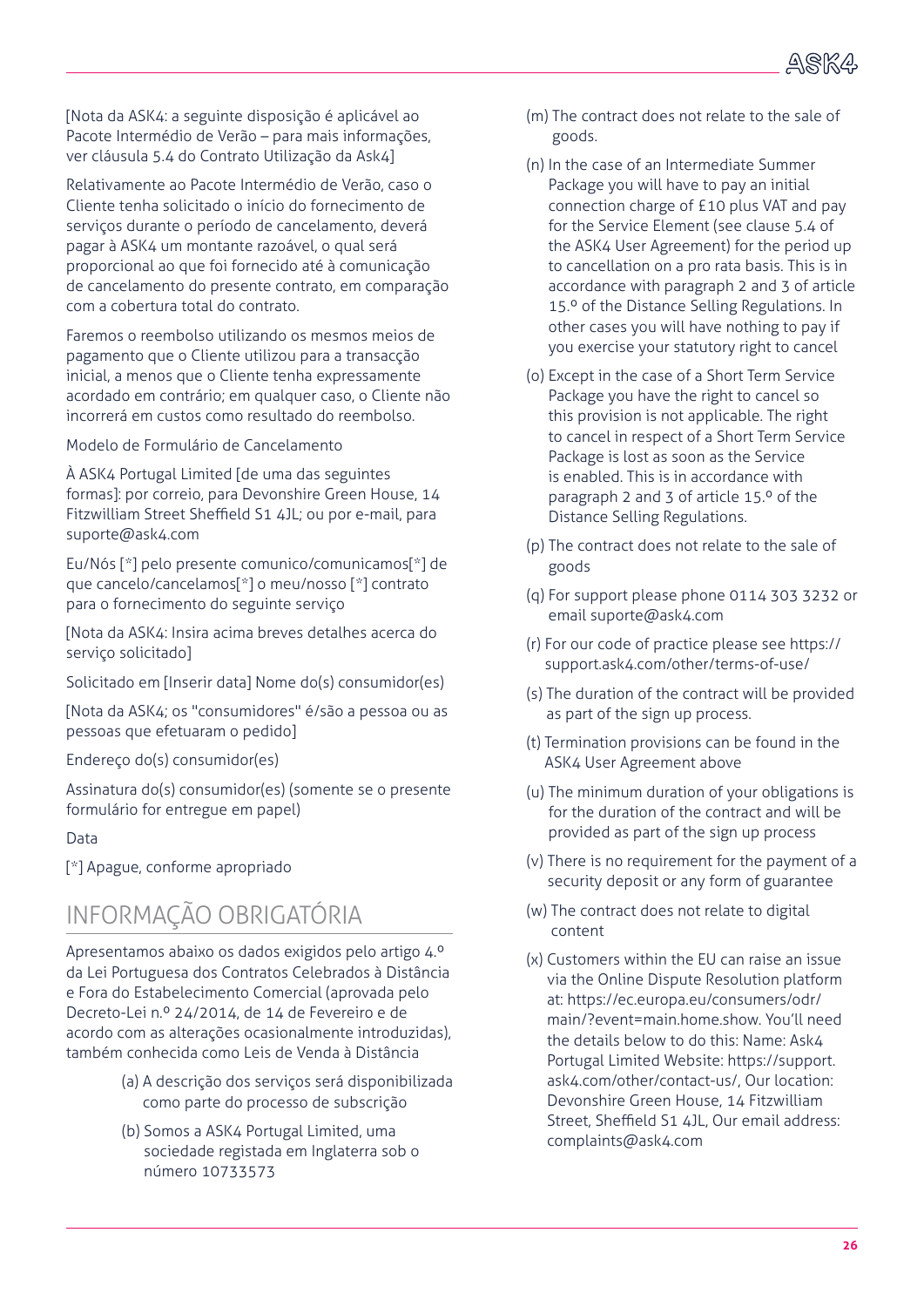- (c) A nossa morada é Devonshire Green House 14 Fitzwilliam Street Sheffield S1 4JL. O nosso contacto telefónico é 0114 303 3232. Não dispomos de um número de fax. O nosso endereço de e-mail é suporte@ask4. com
- (d) Não estamos a atuar em nome de qualquer outra empresa
- (e) O nosso único estabelecimento principal para efeitos destas disposições encontra-se descrito em
- (c) acima
- (f) O preço total dos serviços será apresentado como parte do processo de subscrição
- (g) Não há custos de entrega
- (h) Sempre que haja um pagamento mensal ou outro pagamento periódico devido, tal será apresentado como parte do processo de subscrição
- (i) Não há custos na utilização de comunicações à distância para a celebração do contrato, excepto à tarifa normal
- (j) O pagamento será efetuado quando o Cliente solicitar o serviço. A disponibilização do serviço será ativada assim que o Cliente concluir o processo de subscrição
- (k) A nossa política de tratamento de reclamações pode ser encontrada em https://support.ask4.com/other/terms-ofuse/ e em https://support.ask4.com/other/ making-a-formal-complaint/
- (l) Excepto no caso de Pacote de Serviço de Curta-Duração, o Cliente tem o direito de cancelamento num prazo de 14 dias a partir da data em que receba a Confirmação do Serviço. A Confirmação do Serviço será apresentada ao Cliente como parte do processo de subscrição online ou enviada por e-mail imediatamente após o Cliente fazer o pedido. Consulte por favor o Apêndice 1 ao Contrato de Utilizador ASK4 acima, onde se encontra detalhado o direito de cancelamento e onde pode ser encontrado um modelo de formulário de cancelamento
- (m) O contrato não diz respeito à venda de bens
- (n) No caso de Pacote Intermédio de Verão, o Cliente terá de pagar uma taxa de conexão inicial de €10,00 mais IVA e pagar a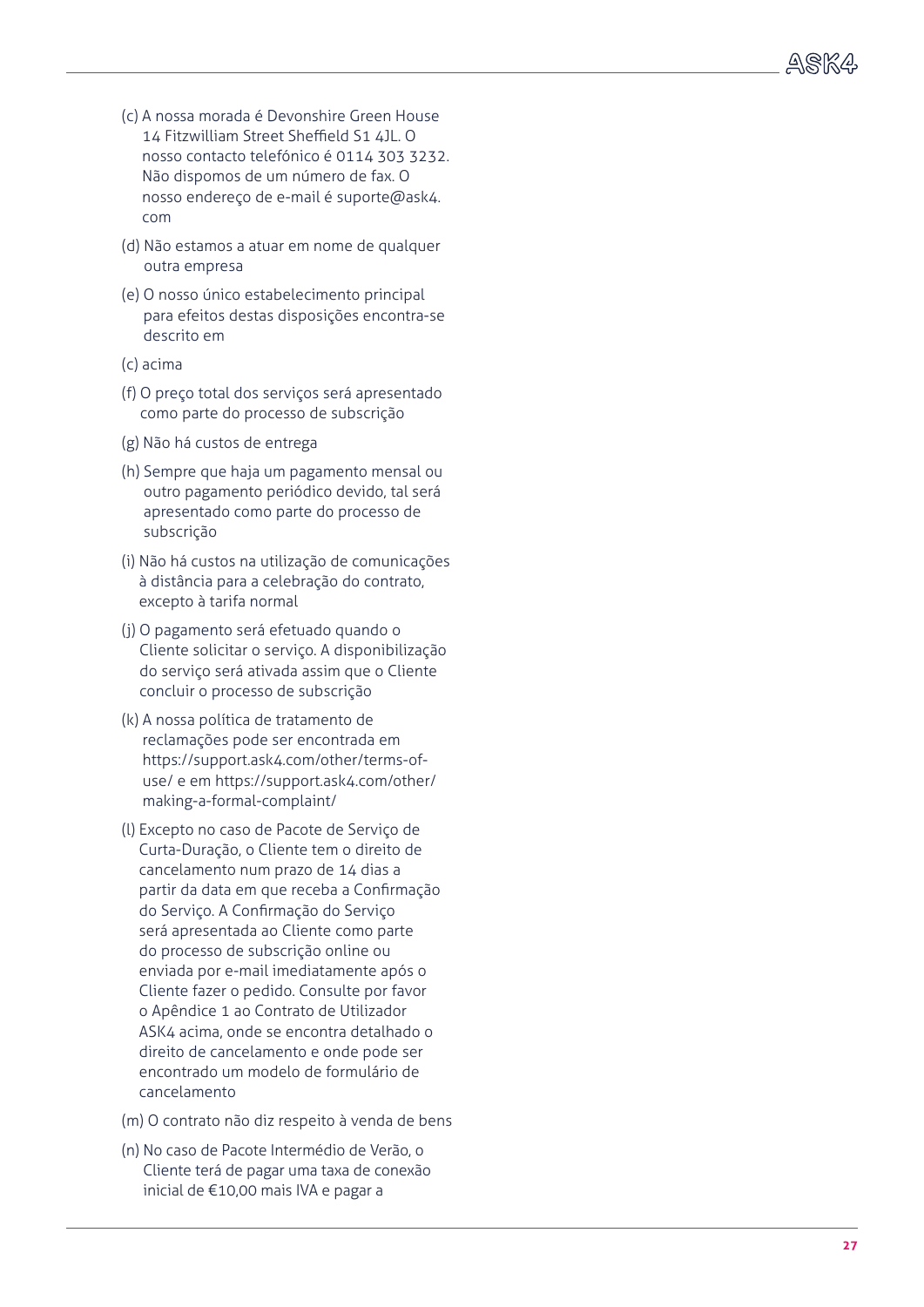Componente de Serviço (ver a cláusula 5.4 do Contrato de Utilizador da ASK4) pelo período decorrido até ao cancelamento, numa base proporcional. Isto está de acordo com os números 2 e 3 do artigo 15.º da Lei de Venda à Distância. Nos demais casos, o Cliente nada terá a pagar se exercer o seu direito legal de cancelamento

- (o) Excepto no caso de Pacote de Serviço de Curta-Duração, o Cliente tem o direito de cancelamento, pelo que esta disposição não é aplicável. O direito de cancelamento em relação ao Pacote de Serviço de Curta-Duração cessa, assim que o serviço estiver ativado. Isto está de acordo com os números 2 e 3 do artigo 15.º da Lei de Venda à Distância.
- (p) O contrato não se refere à venda de bens
- (q) Para apoio, por favor telefone para 0114 303 3232 ou envie um e-mail para suporte@ask4.com
- (r) Para o nosso código de conduta, é favor consultar http://support.ask4.com/other/ terms-of-use/
- (s) A duração do contrato será fornecida como parte do processo de subscrição
- (t) As disposições de cessação podem ser encontradas no Contrato de Utilizador da ASK4 acima
- (u) A duração mínima das obrigações do Cliente corresponde à duração do contrato e será fornecida como parte do processo de subscrição
- (v) Não se exige o pagamento de uma caução ou de qualquer outra forma de garantia
- (w) O contrato não diz respeito a conteúdo digital
- (x) Os Clientes dentro da UE podem levantar uma questão através da plataforma de Resolução de Disputas Online disponível em: https://ec.europa.eu/consumers/odr/ main/?event=main.home.show Para tal, o Cliente necessitará dos seguintes detalhes: Nome: Ask4 Portugal Limited, Website: https://support.ask4.com/other/contactus/, A nossa localização: Devonshire Green House, 14 Fitzwilliam Street, Sheffield S1 4JL, O nosso endereço de email: complaints@ask4.com